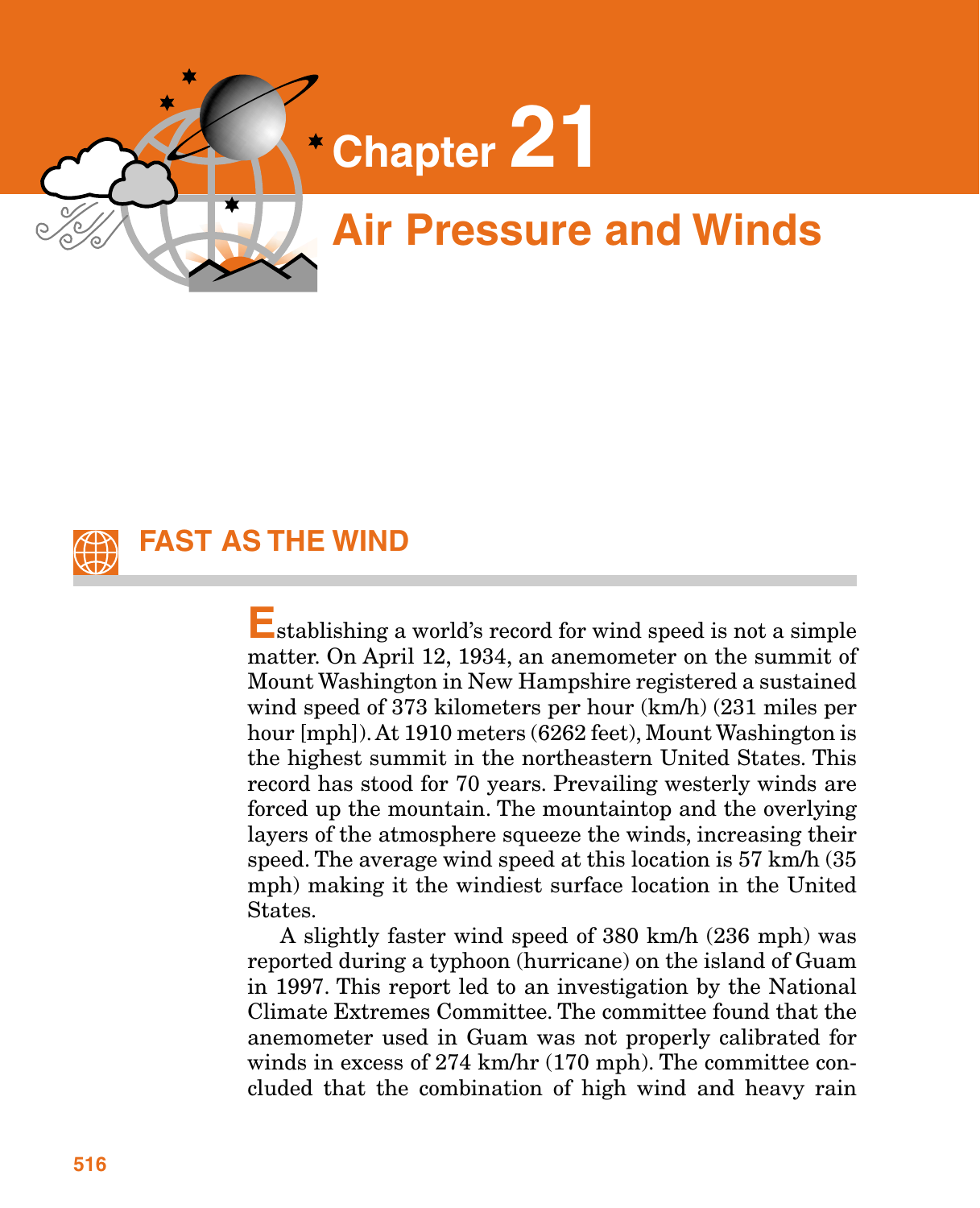caused the Guam instrument to malfunction and that the true wind speed was probably less than 322 km/h (200 mph).

Was the wind speed recorded on Mount Washington the fastest surface wind ever to occur? It is not likely.Winds in the strongest tornadoes are estimated to exceed 483 km/h (300 mph). Scientists have tried to measure tornado winds with ground-based instruments. However, the difficulty of placing instruments in the narrow path of a tornado, flying debris, and damage done by strong tornadoes makes this nearly impossible. Teams of "storm chasers" have tried to put instrument packages where a tornado would envelope them, but none have succeeded in obtaining anemometer measurements of the strongest tornado winds.

A new tool has become available for measuring extreme winds. Meteorologists can now use radar to measure wind speed and direction from a distance. **Radar**, a name taken from the terms "*ra*dio *d*etection *a*nd *r*anging," was developed during the Second World War primarily to observe enemy aircraft. It works by bouncing long-wave radio signals off distant objects. The distance is determined by how long the signals take to return as reflected energy. Advancing technology has enabled engineers to develop radar that can measure the speed with which objects or winds are moving toward or away from the radar station. This is called **Doppler radar**. Doppler radar was used to record a wind gust of 512 km/h (318 mph) in a tornado in Oklahoma in 1999. However, this wind speed does not have the accuracy of the 1934 measurement on Mount Washington.



## **WHAT CAUSES WINDS?**

**S**urface winds blow in response to differences in air pressure. Winds always move from places of higher pressure to places of lower pressure. When you exhale, you do so by squeezing the air in your lungs, increasing the pressure. Air escapes from your body to equalize the pressure inside and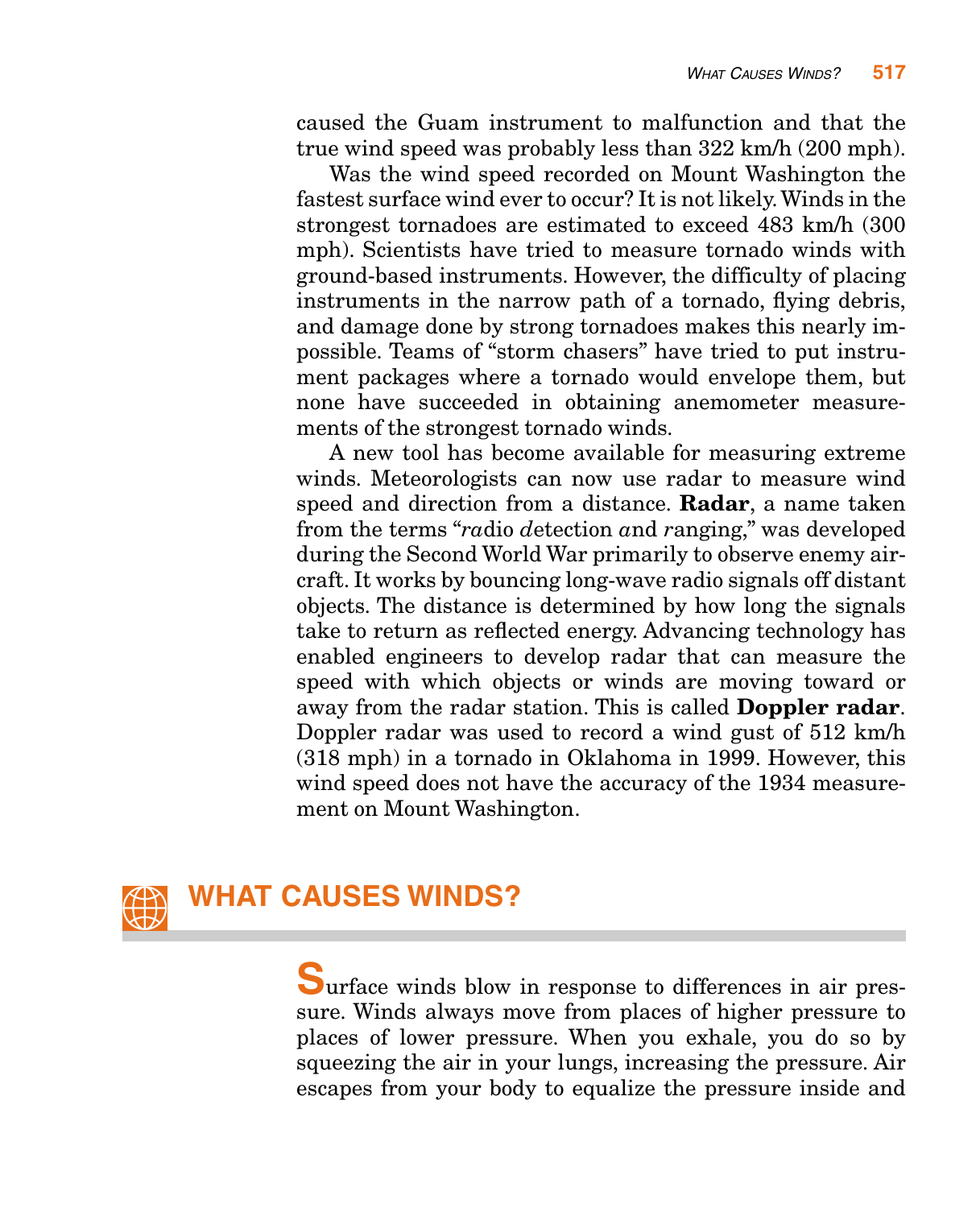outside your lungs. An air pump works in a similar way. By compressing the air inside the pump, air is forced out of the pump to where the pressure is lower.

You learned earlier that atmospheric pressure is caused by the weight of the atmosphere. Earth's atmosphere is not confined the way air is in your lungs or in an air pump. The atmosphere has a relatively uniform depth near Earth's surface. Differences in the density of air cause changes in the weight of the air. Primarily, temperature and humidity determine the density of air. (As temperature and humidity increase, air becomes less dense.) When air density increases, so does air pressure at Earth's surface, forcing the air to move to places with a lower surface pressure.

#### **THE WEIGHT OF AIR DEMONSTRATION #1**

Use a sensitive balance to measure the weight of a deflated playground ball. Then pump up the ball and determine its weight again. The difference in weight is the weight of the air inside the ball.

#### **THE FORCE OF AIR PRESSURE DEMONSTRATION**

This demonstration should be performed over a sink or a large container to catch spilled water. Fill a small glass with water and place an index card over the top. Carefully invert the glass while holding the index card to maintain an airtight seal. Remove your hand from the index card, air pressure will hold the card and the water in place until the wet card loses its stiffness.

#### **DEMONSTRATION #3**

**#2**

#### **AIR PRESSURE AND A SODA CAN**

**Materials:** empty 12-oz soda can, hot plate or lab burner, ring stand, tongs, ice water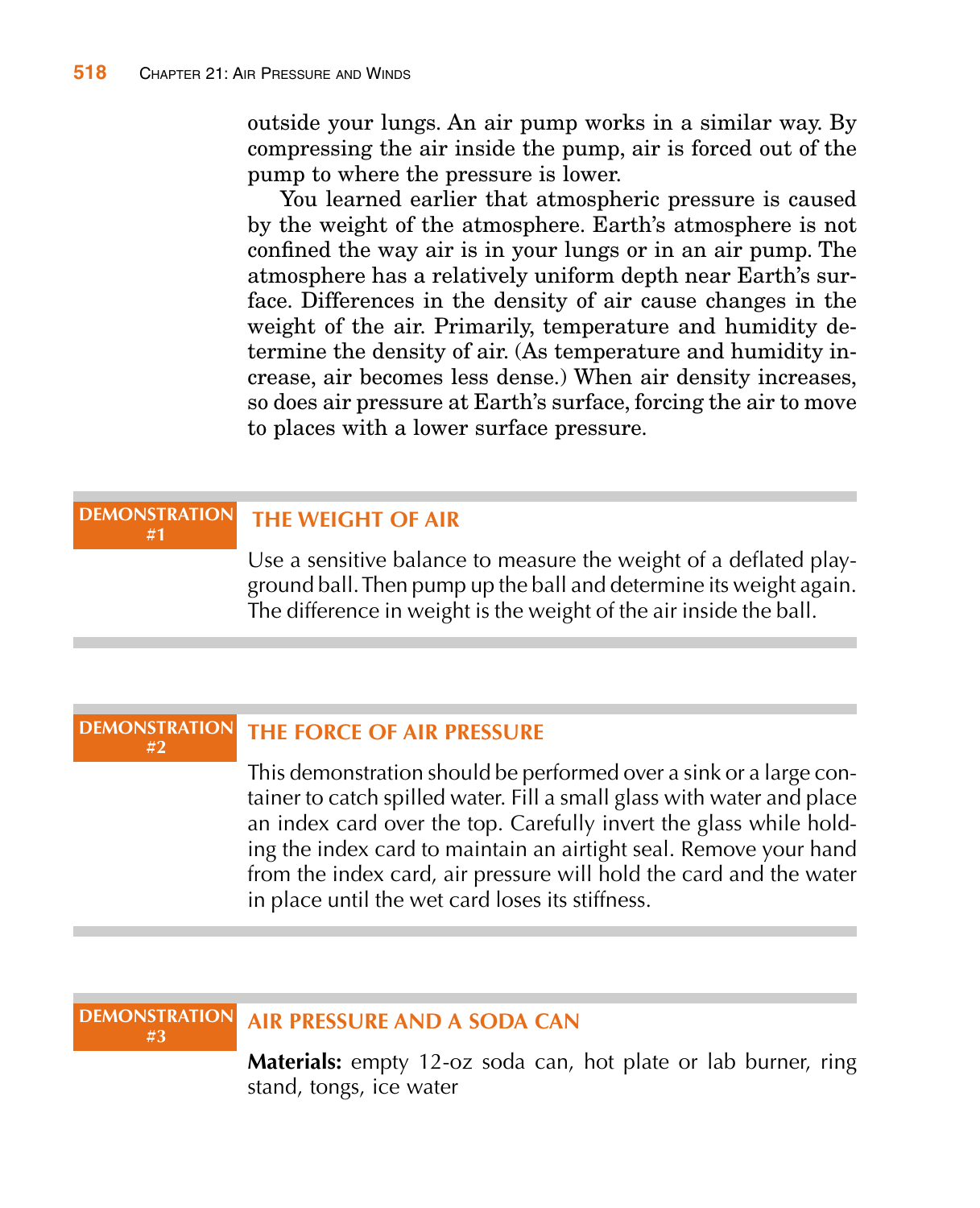Pour about half a centimeter of water in the bottom of the empty soda can. Heat the can of water on a hot plate or over a burner flame until water vapor fills the can and drives out the air. Using the tongs, quickly invert the soda can and place it in the ice water. As the water vapor in the can suddenly condenses, atmospheric pressure will crush the can. Although the soda can has an opening, the change in air pressure inside the can is so rapid and so strong that the can suddenly collapses.

#### **PRESSURE AND DEPTH DEMONSTRATION #4**

Differences in air pressure at different depths within the atmosphere can be modeled with a 2-liter plastic soda bottle or a similar tall plastic container. Three holes are pierced in the bottle at different heights. With the holes covered by plastic tape, fill the bottle with water. Hold the jar over a sink or a container to catch the water. Remove the tape from the holes; notice that the water emerging from each hole travels a different distance. This illustrates that pressure increases with depth in a fluid. Each hole represents a different level in the atmosphere.



Heating increases the motion of air molecules and pushes them apart. If you have observed air rising over a campfire, you have observed convection currents in the atmosphere caused by density differences. The fire heats the air, causing it to expand. The low-density air floats higher into the atmosphere, and is replaced by cooler air that flows in from the surrounding area. This cooler air is then heated by the fire and expands to keep the air constantly flowing upward, carrying the heat of the fire into the atmosphere. Expansion by heating and contraction by cooling cause changes in atmospheric pressure.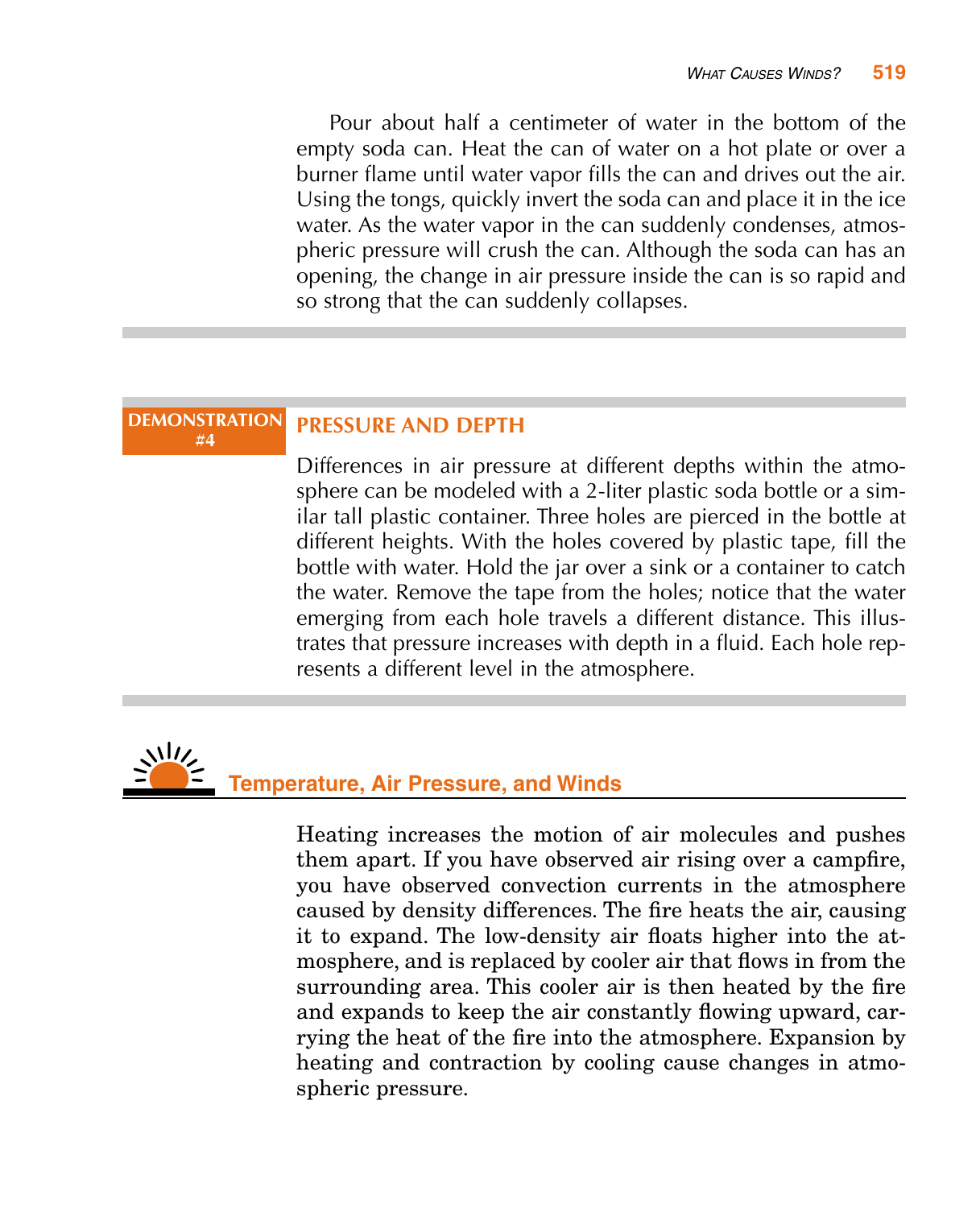$\nu$ **Humidity, Air Pressure, and Winds**

The role of humidity is not as obvious as that of temperature. Under the same conditions of temperature and pressure, the same number of molecules of any gas occupy the same volume. Therefore, if lighter gas molecules are substituted for heavier molecules, there is no change in volume, but the density of the gas decreases. The mass of the individual molecules determines the density of any gas.

You usually think of water as a substance that is more dense than air. Although it is true that liquid water is far more dense than air, this changes when water becomes water vapor. Dry air is 78% nitrogen. If you look at a periodic table of elements you will see that each atom of nitrogen has a mass of 14 atomic mass units (amu). Like many other gases, nitrogen exists in molecules of two atoms  $(N_2)$ . Therefore, the mass of a molecule of nitrogen is 28 amu. Oxygen  $(O_2)$ , which makes up most of the rest of dry air, has an atomic mass of 16 amu and a molecular mass of 32 amu. Oxygen is just a little more dense than nitrogen. Therefore air is composed mostly of molecules with a mass of about 28 amu, as shown in Figure 21-1.

Water vapor is a compound made of two atoms of hydrogen and one atom of oxygen  $(H<sub>2</sub>O)$ . The water molecule has three

Air molecules: (mostly  $N_2$ )  $Mass = 28$ 



Water molecules:  $H<sub>2</sub>O$  $Mass = 18$ 



Air molecules =  $24 \times 28 = 672$ Water molecules =  $6 \times 18 = 108$ Total mass  $= 780$  **Figure 21-1** When water vapor is added to air, the air becomes less dense. Water molecules have less mass than molecules of nitrogen, which make up most of the atmosphere. Therefore, substituting water vapor for dry air makes the air less dense. (The units of mass in these diagrams are atomic mass units.)

Total mass of air molecules  $= 30 \times 28 = 840$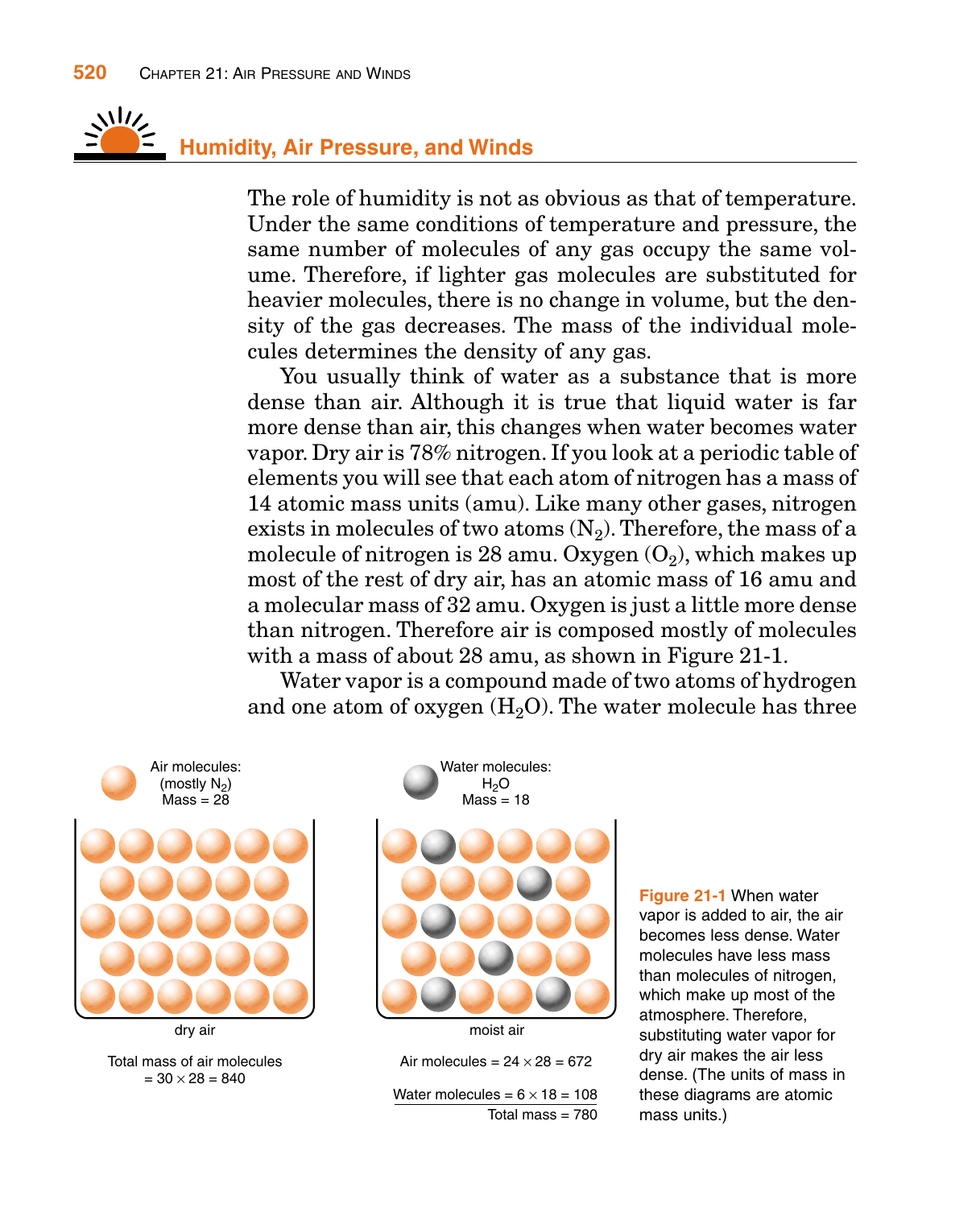atoms: one more than either nitrogen or oxygen. However, the hydrogen atoms are light. They have an atomic mass of just 1 amu. Recall that the oxygen atom has a mass of 16 amu. Therefore, the mass of the water molecule is  $18$  amu ( $1 + 1 + 1$ 16). This is considerably less than the molecular mass of nitrogen (28 amu) and oxygen (32 amu), which make up 99% of dry air. Therefore, if water vapor molecules replace dry air molecules, the air becomes less dense. Figure 21-1 models dry air as 30 molecules of nitrogen with a total mass of 840 amu. In the second part of this diagram, six water molecules have been substituted for the same number of nitrogen molecules. The total mass decreases to 780 amu.Therefore, adding water vapor to the atmosphere makes air less dense.

The effects of temperature and humidity are confirmed when you use a barometer to measure air pressure in different weather conditions. As temperature and humidity increase, the barometric pressure decreases. Conversely, a change to cooler and dryer weather results in increasing barometric pressure.

## **WHY DO LOCAL WINDS OCCUR?**

**T**here are two categories of wind currents. Regional winds extend over a large area, such as several states of the United States. Local winds are those that extend only for a few miles before they die out.



Whenever air is heated in one place and cooled in another, circulation tends to occur. Consider a room with a heater on one side of the room and a cold window on the other. Air near the heater absorbs energy. This causes the air to expand and rise. At the far side of the room, air is cooled as it loses its energy. Heat is lost by contact with the cold window and the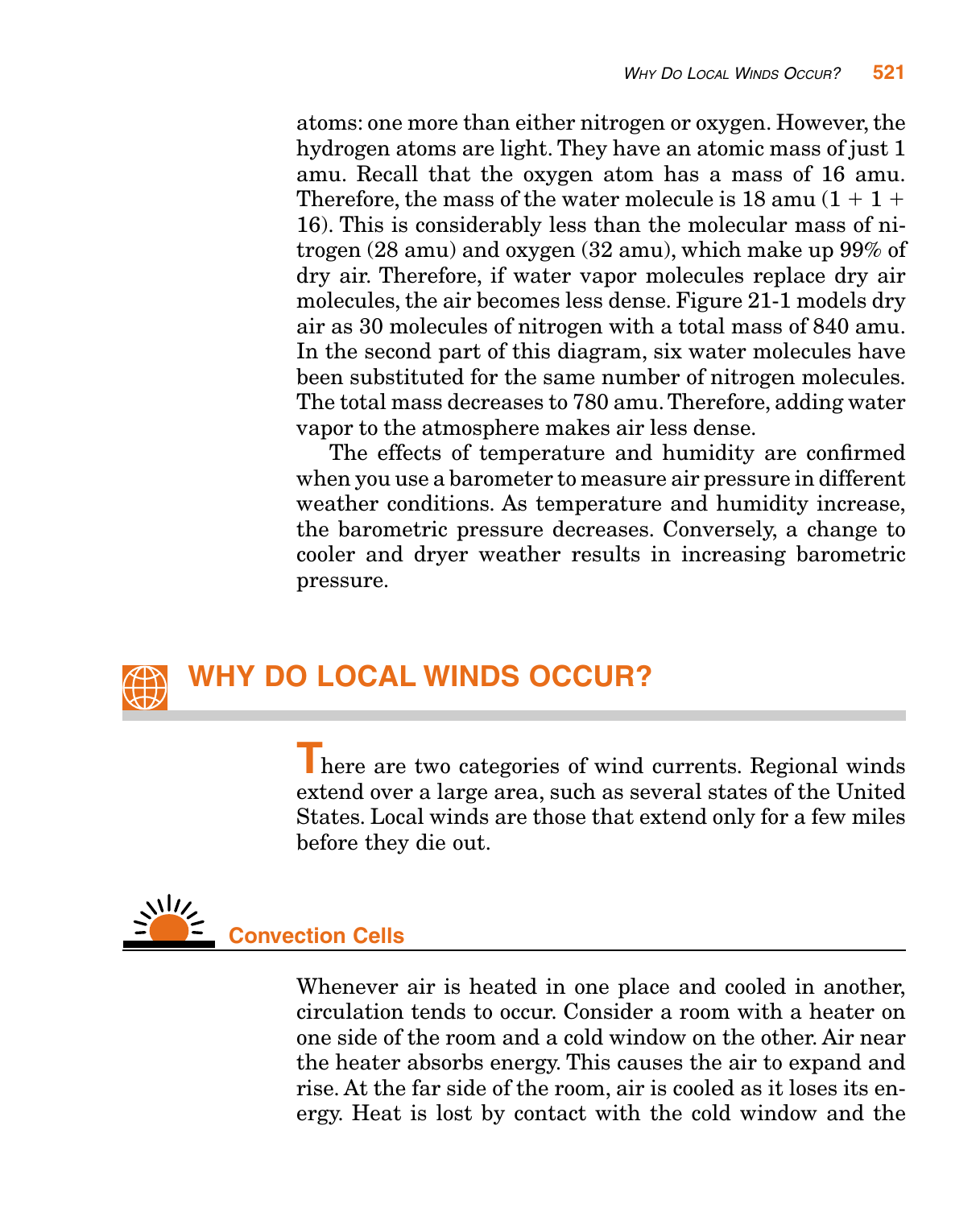

**Figure 21-2** Air heated on one side of this room expands and rises. Cooling air on the opposite side contracts and sinks. This energy exchange maintains a flow of air and heat energy called a convection cell.

wall (conduction) as well as by radiating heat toward these surfaces. Air near this end of the room contracts and sinks to the floor where it flows toward the heater. As long as the air is heated in one place and cooled in another, circulation will continue. This pattern, shown in Figure 21-2, is called a **convection cell**. The air currents in the convection cell carry energy from the heater to the cold side of the room and the window.

Winds on Earth are not confined to a closed space the way air is in this diagram. Convection cells do occur within the atmosphere. Rising air in some locations must be balanced by sinking air in other places. Winds that blow in one direction at Earth's surface must be balanced by a return flow somewhere else. The return flow usually happens in the upper atmosphere.

### **ACTIVITY 21-1 OBSERVING CONVECTION**

You can use smoke from an extinguished match or a stick of incense to show convection currents in a classroom. This works best in very cold weather when strong downdrafts overpower the heating effect of the match or incense. The smoke is used to locate places in the room where the air is moving in different directions. If people do not move around, you may be able to map complete convection cells with updrafts, downdrafts, and horizontal air flow.

Can you identify the net flow of energy within the classroom?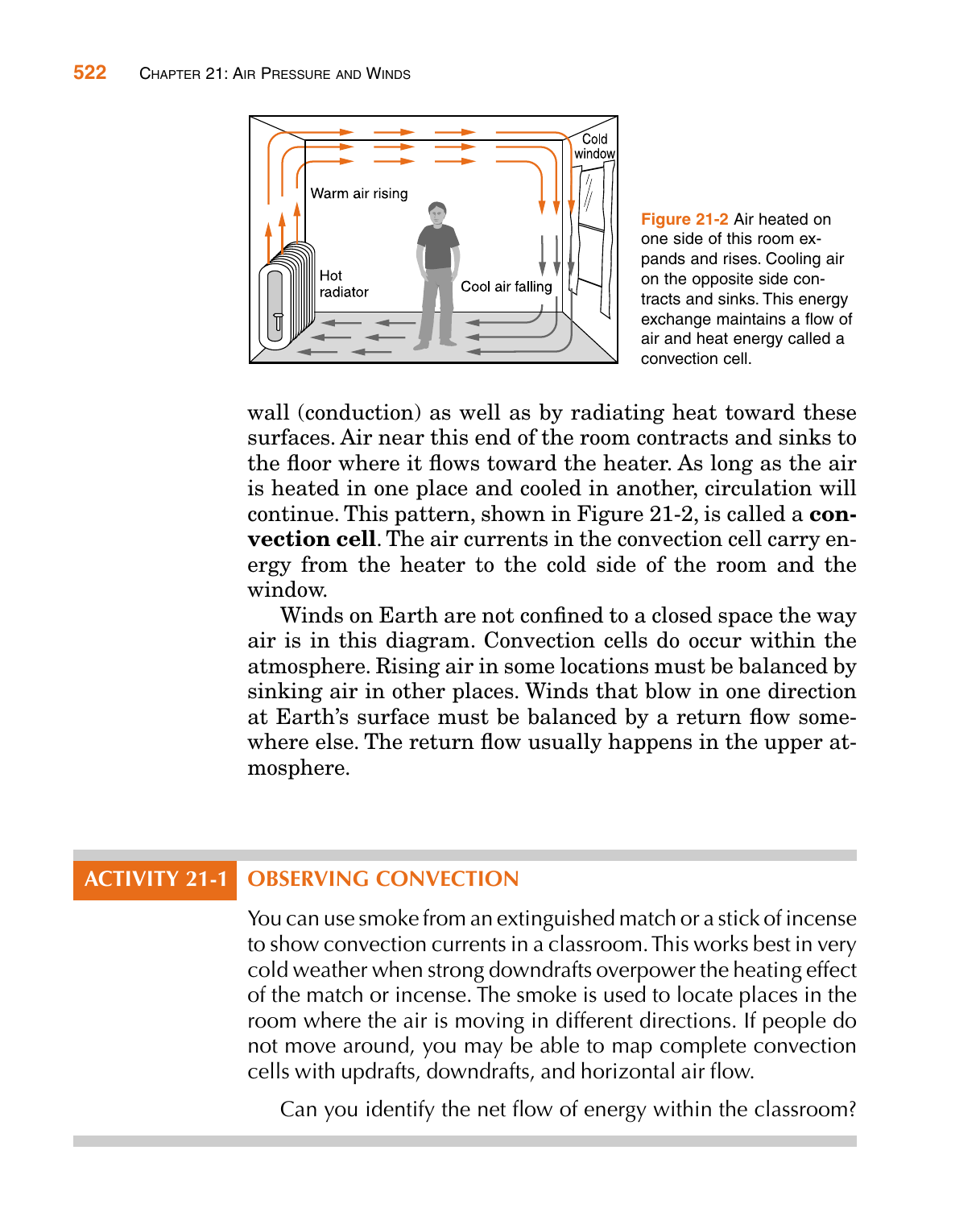## $\frac{1}{2}$ **Land and Sea Breezes**

The wind-producing effects of temperature changes can often be observed at the shore. During stable summer weather in coastal regions such as Long Island or along the Great Lakes, the wind direction can reverse on a daily cycle.

On a sunny day, the land heats up more than the water. To understand why it may help to look at Figure 21-3, from the *Earth Science Reference Tables*. This table shows the specific heat of seven common substances. *Specific heat* is the ability of a substance to absorb or release heat energy. Notice that water in liquid form has a specific heat of 1 calorie/gram - C°. In the form of ice or water vapor, its specific heat is only half as great. This means that a unit of heat energy absorbed by a given mass of ice or water vapor will cause twice the temperature rise it causes in liquid water.

The difference in specific heat is even greater for basalt and granite, which would heat up five times as much as liquid water. Since most beach sand is similar in mineral composition to these two igneous rocks, the sand on the beach heats relatively quickly. Metals, such as iron, copper, and lead, have even lower specific heats. Therefore, they heat up still faster when they absorb energy.The bottom line is, water heats more slowly than most other materials when it absorbs sunlight.

During the day, the land heats up more than the water. Radiation and conduction from the land's surface heat the air over the land. This heated air expands and becomes less

| <b>MATERIAL</b>                                                                                  | <b>SPECIFIC HEAT</b><br>(calories/gram $\cdot$ C°)                |  |
|--------------------------------------------------------------------------------------------------|-------------------------------------------------------------------|--|
| solid<br>Water<br>liquid<br>qas<br>Dry air<br><b>Basalt</b><br>Granite<br>Iron<br>Copper<br>Lead | 0.5<br>1.0<br>0.5<br>0.24<br>0.20<br>0.19<br>0.11<br>0.09<br>0.03 |  |

**Specific Heats of Common Materials**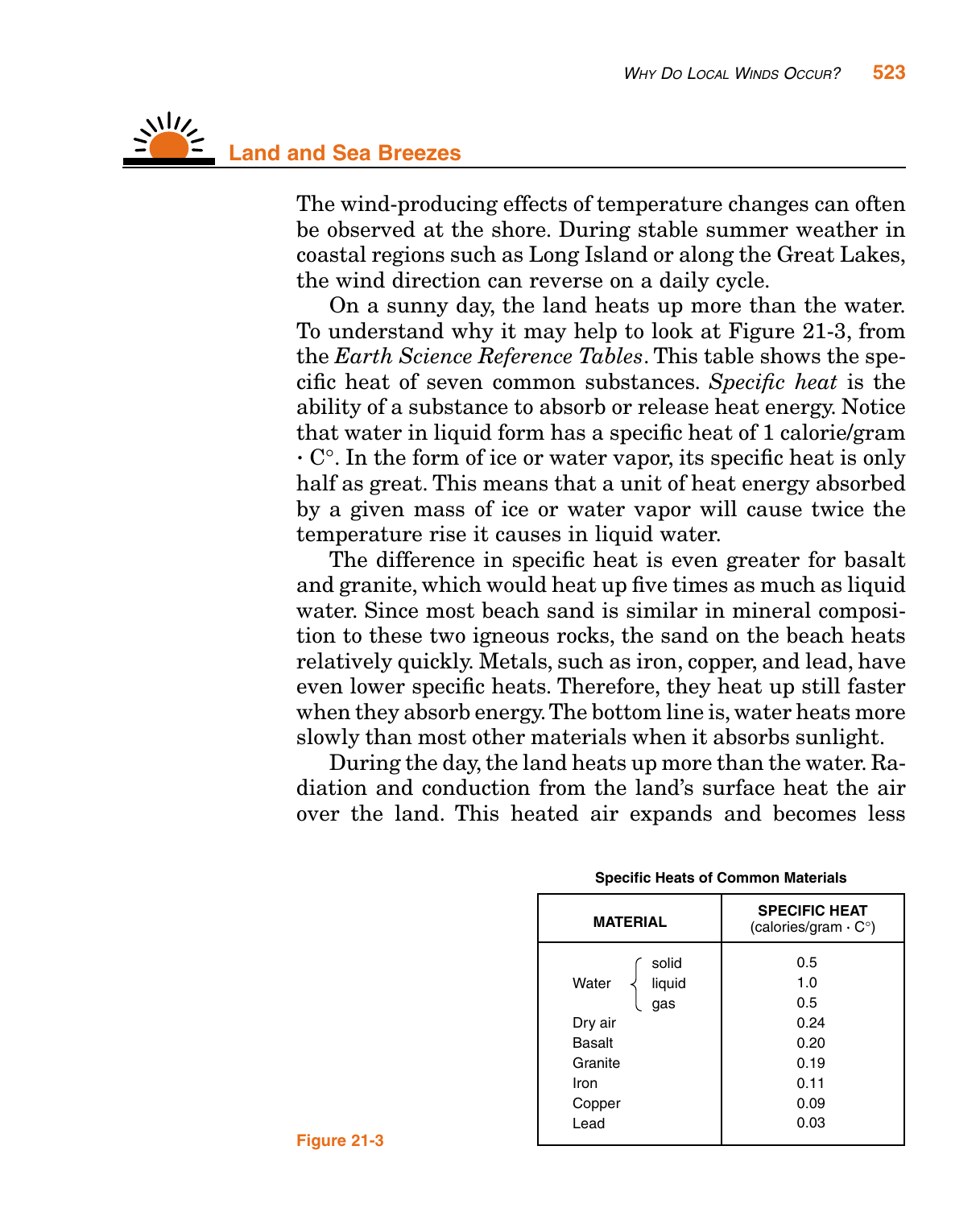dense, causing it to rise.The result is a breeze that comes from the water to replace the rising air over the land. **Sea breezes** are light winds that blow from the water to the land. They usually develop in the late morning or afternoon when the land becomes warm. These breezes continue into the evening until the land cools. (See Figure 21-4.)

Sea breezes provide relief in hot summer weather. There are two benefits: The breeze keeps people cool by replacing humid air that builds around the body, allowing sweat to evaporate, and it transports the cooler air over the ocean onto the beach, resulting in relief from summer heat at the hottest time of day.

The wind reverses direction at night and through the early morning, becoming a **land breeze**. Land not only warms faster than the ocean, but it also loses its heat more quickly. The lower specific heat for rock materials means that at night the same amount of energy lost has a greater cooling effect on the land than on water. When the land cools at night, so does the air over it. The air over the water is now warmer than the air over the land. Instead of the air rising over land, air begins to rise over the water during the evening. This causes the



**Figure 21-4** Rapid heating and rising air over land areas are responsible for sea breezes that occur during the day, blowing cool air from the ocean. At night, when the water is warmer than the land, the breeze blows from the land.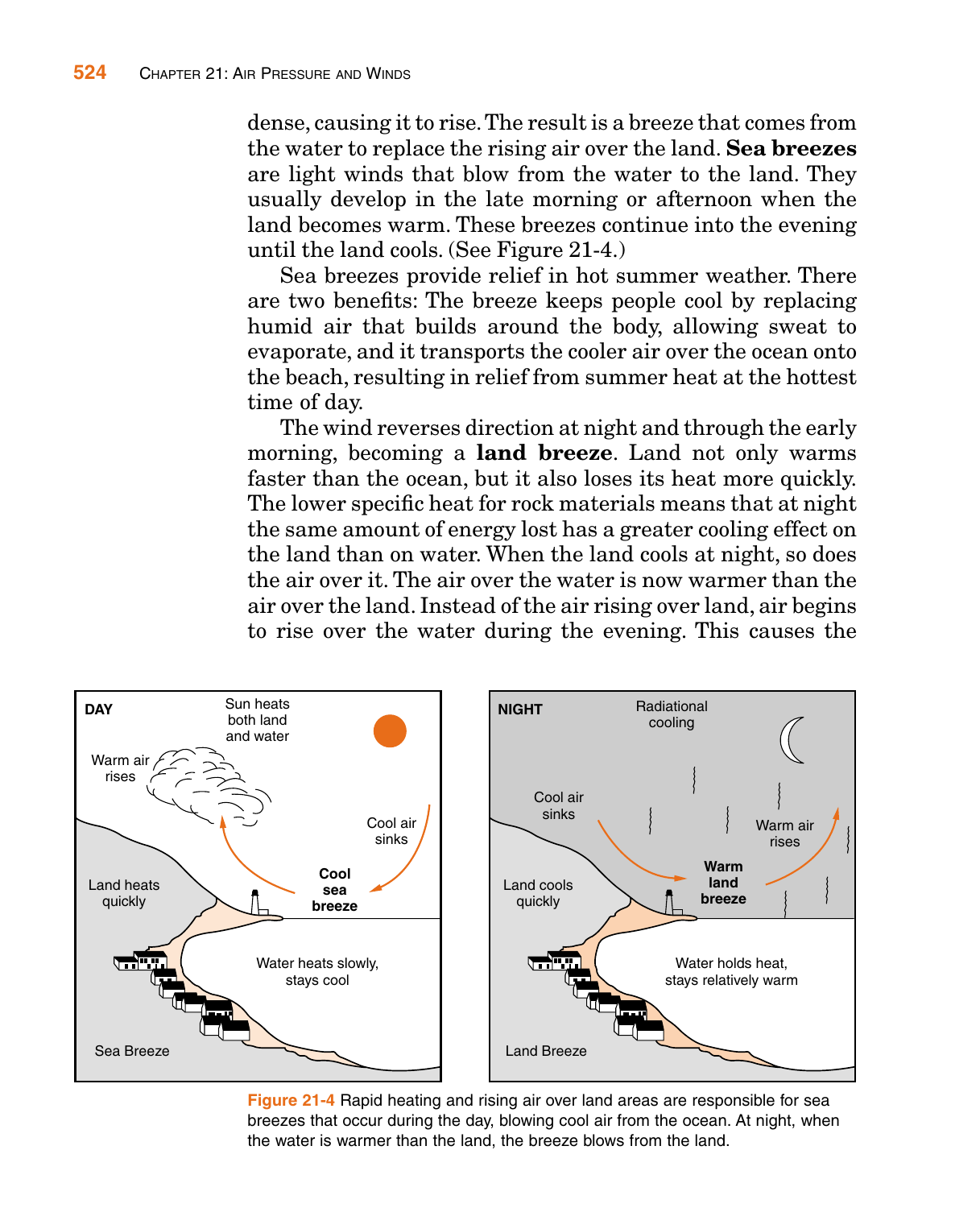wind to change direction, blowing from the land to the water. The conditions that lead to a land breeze also are shown in Figure 21-4.

Land and sea breezes do not always occur along the shore. They require large areas of adjacent land and water. Therefore, these breezes do not occur at small lakes or ponds or on small islands. Nor do they develop when daily temperature changes are small, such as during cloudy weather. Strong regional weather events such as the passage of fronts can easily overpower land and sea breezes. However, when these breezes do occur, they can bring welcome relief from summer heat. People who live near the ocean sometimes talk about their "natural air conditioning" from these breezes.



**T**he fastest winds develop in larger and more powerful atmospheric events than land and sea breezes. If you have watched a television weather report you have probably seen maps of the United States with large areas marked "H" and "L." These are regional high- and low-pressure systems.



Low-pressure regions are areas where warm, moist air is rising. In the last chapter, you learned that rising air leads to cloud formation when the air is humid. Cloud formation, which occurs by condensation, releases latent energy and warms the air even more. This warming accelerates the updraft. Therefore, once a low-pressure system develops, it tends to strengthen and sustain itself as long as it can draw in moist air. In fact, some low-pressure systems build into major storm events that release great quantities of energy.

High-pressure regions are usually places where cool, dry air is sinking lower into the atmosphere. Although the air gets warmer as it descends, it may still be cooler than the surrounding air. The air spreads out at the surface and makes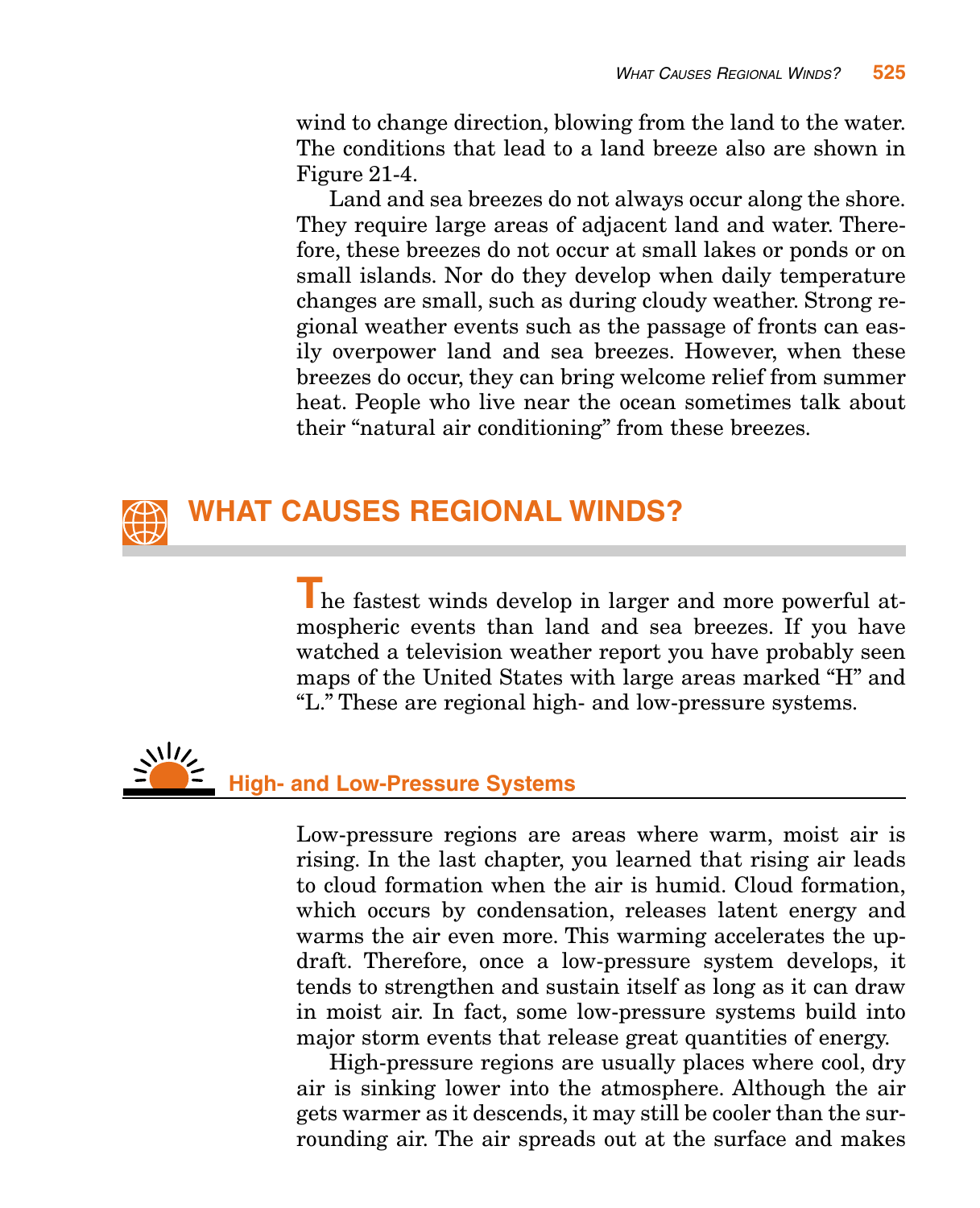

**Figure 21-5** Regional highand low-pressure systems often last for days as they move across the country and determine surface wind patterns.

room for more descending air. High-pressure regions can also remain strong for many days. Rising and falling air are characteristic of convection cells. Therefore, vertical air movements generate surface winds from regions of high pressure to places where the pressure is lower. Figure 21-5 is a diagram of North America that shows regional high- and low-pressure centers.

High-pressure systems are sometimes called zones of divergence. **Divergence** means moving apart. At Earth's surface, descending air spreads as it moves out of a highpressure system as shown in Figure 21-5. Conversely, winds come together as they blow into regions of low pressure. Rising air at the center of the low sustains these winds. This is a pattern of **convergence**. It is like people converging on an arena where a concert will soon take place. Low-pressure centers are also called zones of convergence.

#### **ACTIVITY 21-2 MOVEMENTS OF PRESSURE SYSTEMS**

Use a daily weather map from a newspaper, televised weather report, or the Internet to locate high- and low-pressure centers on a map of the United States. Over the next three days, plot the movements of these pressure systems across the country. Is there a general direction in which they usually move?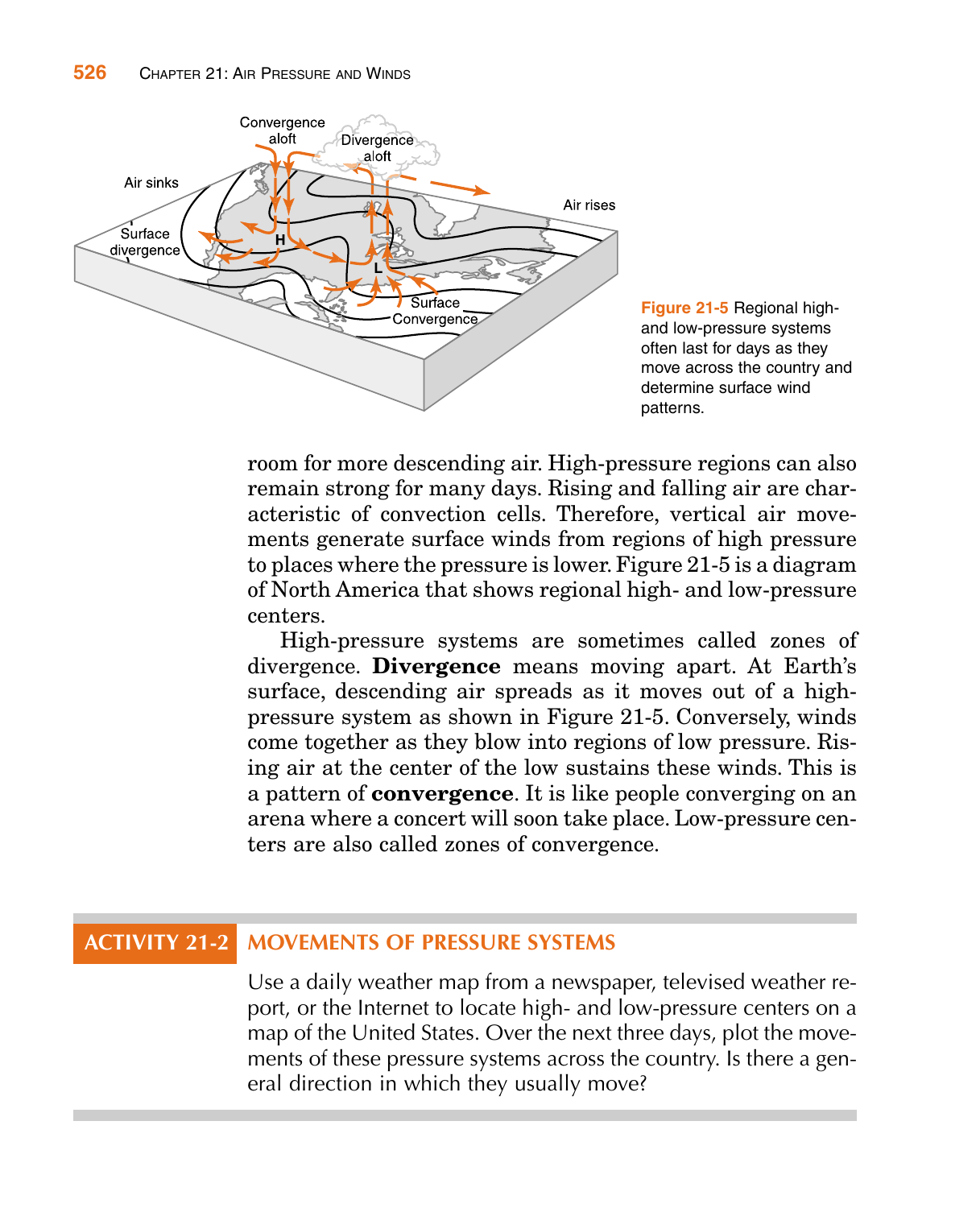

The **Coriolis effect** produces the curved path that objects, including winds and ocean currents, appear to follow as they travel over Earth's surface. It was named after the French scientist who first described it. Consider the three people in Figure 21-6. To conduct an experiment, they are using a rotating platform similar to those often found in playgrounds. In part A, the boy on a rotating platform is about to throw a ball toward the two people opposite him. Part B shows the same people 1 or 2 seconds later. From the point of view of the boy on the ground, the ball travels straight toward him as the two people on the platform move. However, the people on the moving platform see the path of the ball curve to the right. If the platform in Figure 21-6 rotated in the opposite direction, the observers on the platform would see the ball curve left.

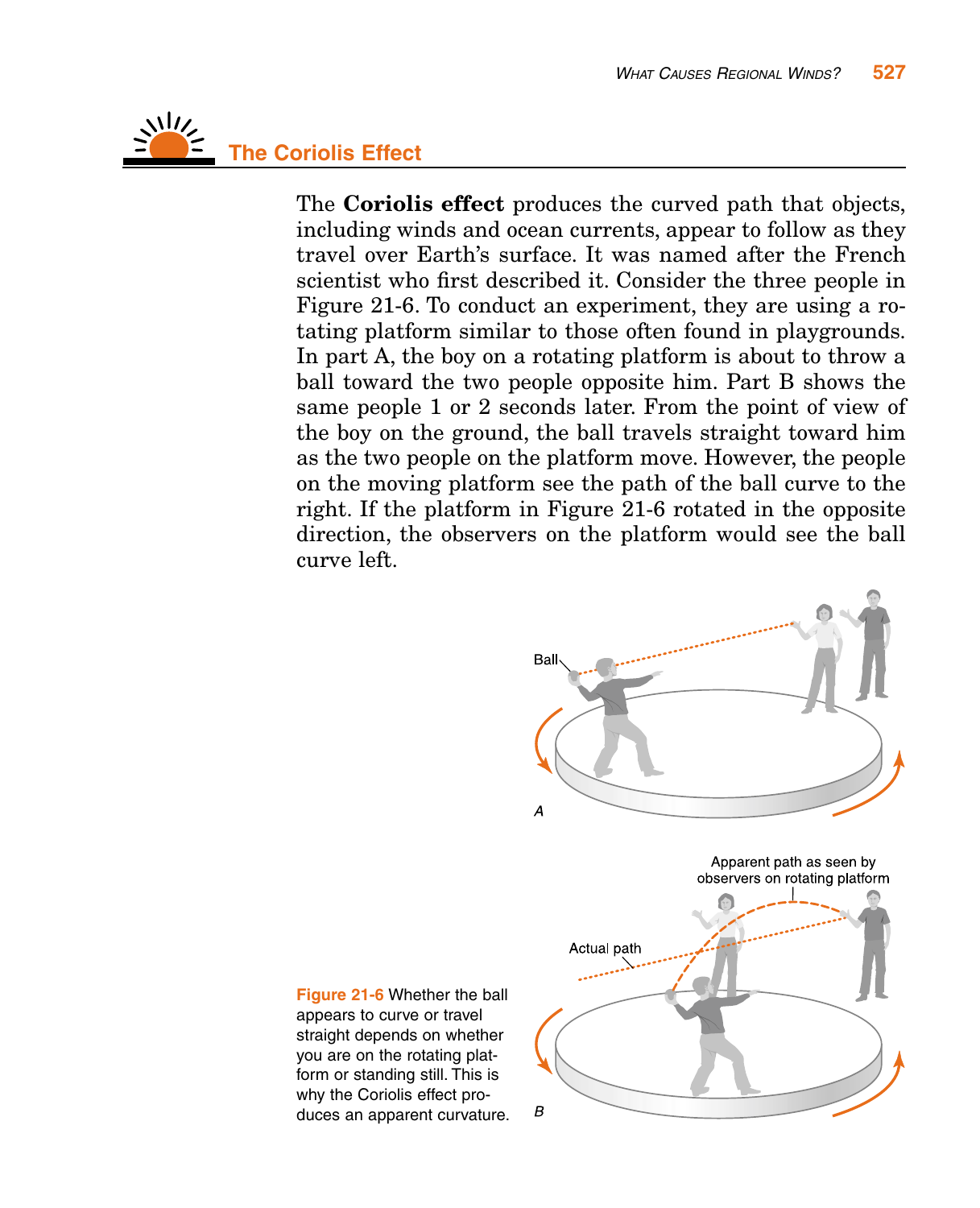The difference between a turn to the right and a turn to the left can be confusing. For example, if you stand facing another person, what you call the right side of the room will be to the other person's left. If each of you steps to the right, you will be going in opposite directions. Obviously, we need some kind of rule to distinguish which way is "to the right." This is not so different from the way winds are labeled. A wind is named according to the direction from which it comes, not to where it is going.

Right and left curves are determined according to the direction of movement as shown in Figure 21-7. One way to think of this is to imagine that you are walking in the direction of the arrow. A right curve would be to your right only if you are looking forward in that direction. Winds and ocean currents in the Northern Hemisphere appear to curve to the right as they move forward. In the Southern Hemisphere, winds and currents curve to the left.

If Earth did not rotate, patterns of convection on our planet would be relatively simple. Air would descend in highpressure regions and blow directly toward low-pressure centers. However, the rotation of Earth on its axis causes wind patterns to be more complicated. The winds follow a straight path, but as they blow over long distances, the planet moves under them. The effect is not noticeable over small distances such as those covered by land and sea breezes.

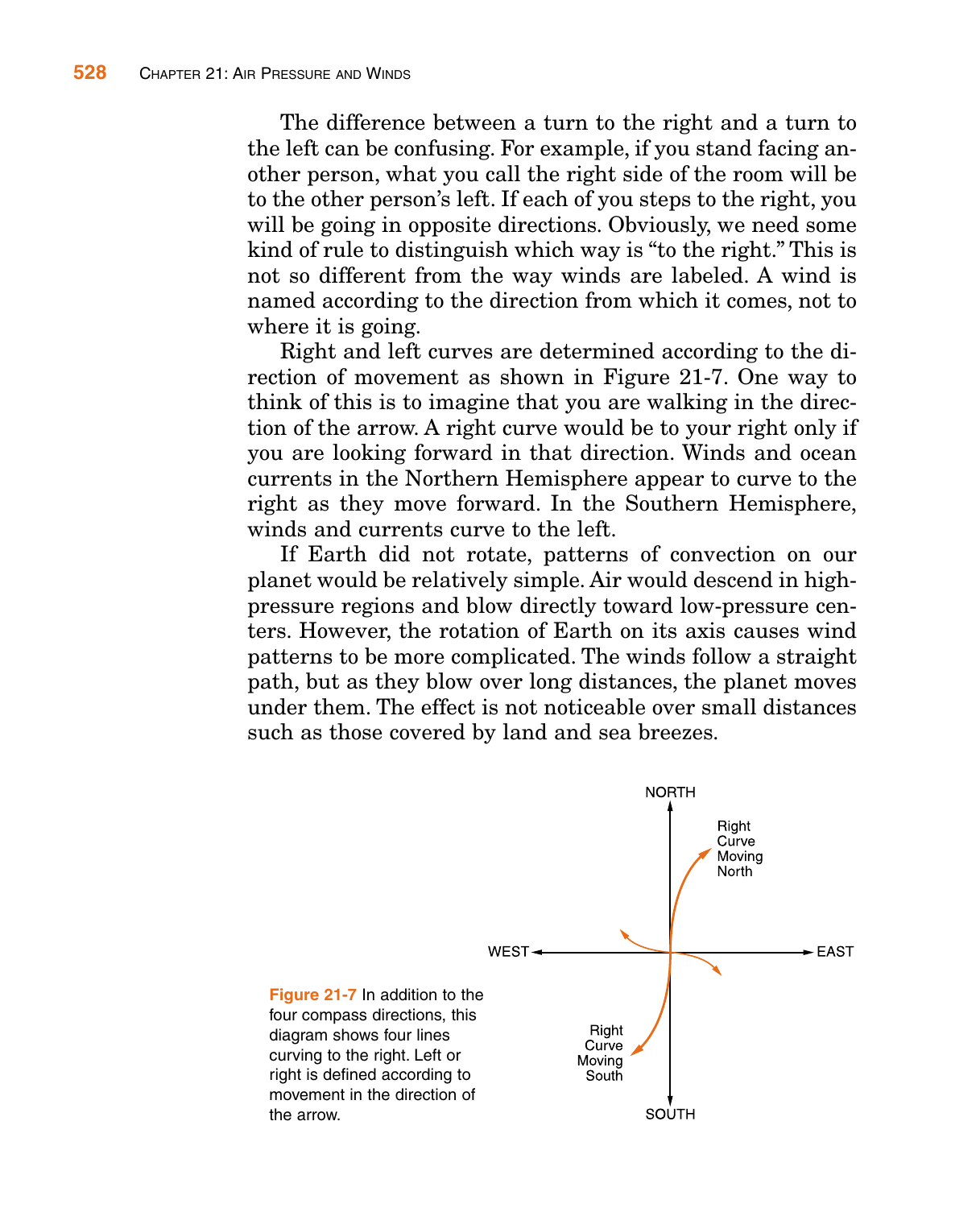

**Figure 21-8** Due to the Coriolis effect, regional winds blowing from highpressure centers to lowpressure regions curve to the right in the Northern Hemisphere. In the Southern Hemisphere, they curve to the left.

> When you look at larger regional wind patterns, the apparent change in wind direction is very important. The apparent curvature of winds as they move along Earth's surface is the result of the Coriolis effect. Figure 21-8 is a simplified map of high- and low-pressure systems over North America. The isolines, called **isobars**, connect locations with the same atmospheric pressure. These lines highlight the high- and low-pressure centers. Arrows show wind directions. Although the winds do blow out of the high-pressure areas and into the low-pressure systems, the apparent curvature caused by the Coriolis effect swings them to the right of their path in the Northern Hemisphere. In the Southern Hemisphere, the Coriolis effect shifts the winds to the left of their path. In fact, over long distances, the Coriolis effect is so important that winds generally blow almost parallel to the isolines rather than following the pressure gradient from high pressure directly to lower pressure.

> If you look at the ocean currents map in the *Earth Science Reference Tables*, you will notice that most or them circle clock-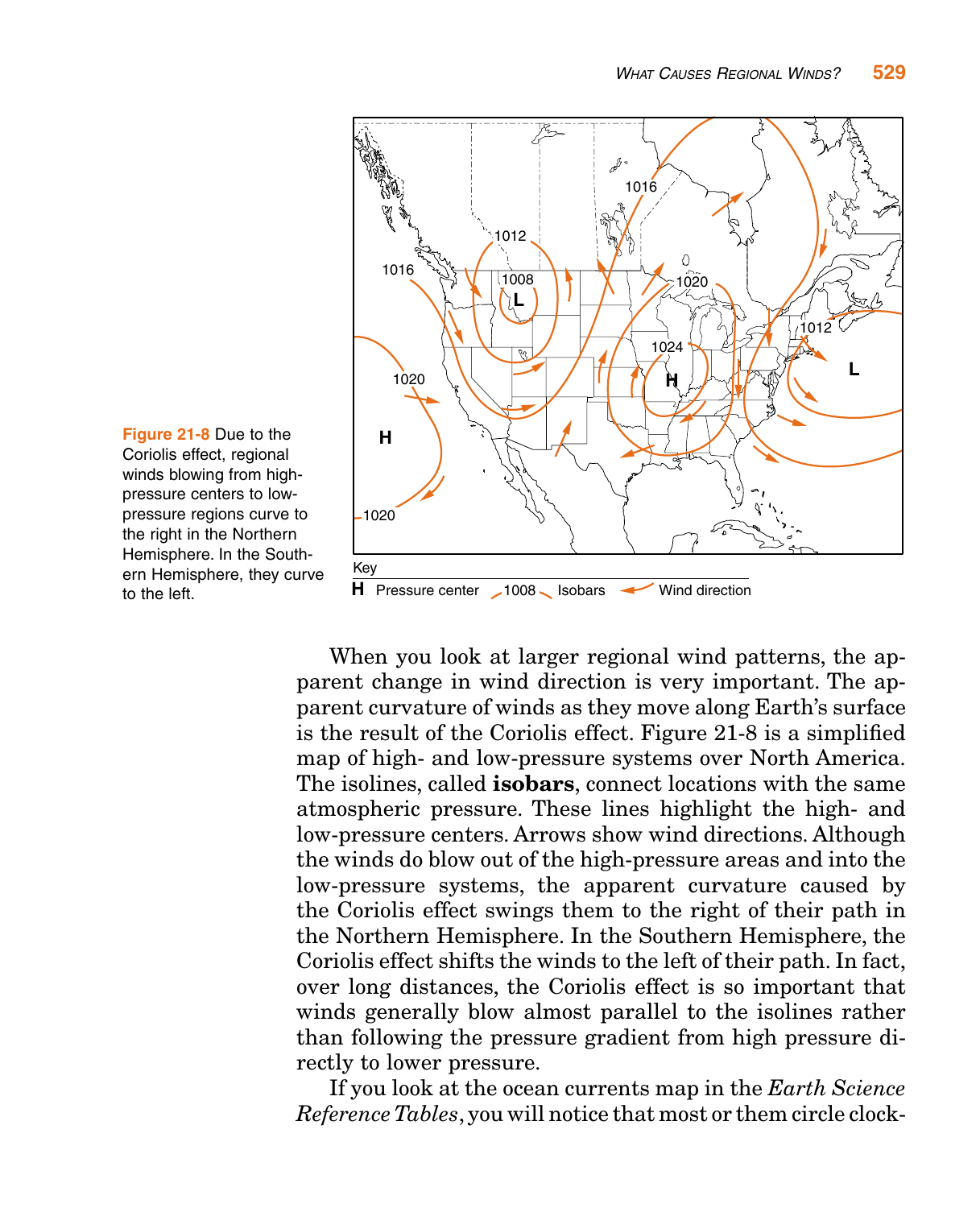

**Figure 21-9** In the Northern Hemisphere, winds curve to the right as they exit a highpressure system. To converge into a low-pressure area, they curve to the left. The dashed arrow shows that without this change the winds would not converge into the low.

wise (to the right) in the Northern Hemisphere and counterclockwise (to the left) south of the equator. The winds show a similar apparent curvature. In the Northern Hemisphere, winds that flow out of a high-pressure area turn clockwise while winds flowing into a low-pressure area turn counterclockwise. In the Southern Hemisphere the situation is reversed. Winds that flow out of a high-pressure area turn counterclockwise while the winds flowing into a low-pressure area turn clockwise. Notice that although the winds exiting a high-pressure center in Figure 21-8 curve right, they bend in the opposite direction as they approach low-pressure regions. What could cause them to curve in the "wrong direction" as they blow into a low? The easiest way to explain this change is to point out that if the winds continued to circle to the right, they would move away from the center of the low-pressure region.The dashed line in Figure 21-9 illustrates this.Therefore, to follow the pressure gradient, regional winds change their curvature as they converge into low-pressure systems.



In New York State, winds blow from the west and southwest more often than they come from any other direction. Remember that winds are labeled according to the direction you face when you look into the wind. **Prevailing winds** refer to the most common wind direction and speed at a particular location and time of year. Figure 21-10 shows two diagrams of Earth. Part A shows how terrestrial winds might blow if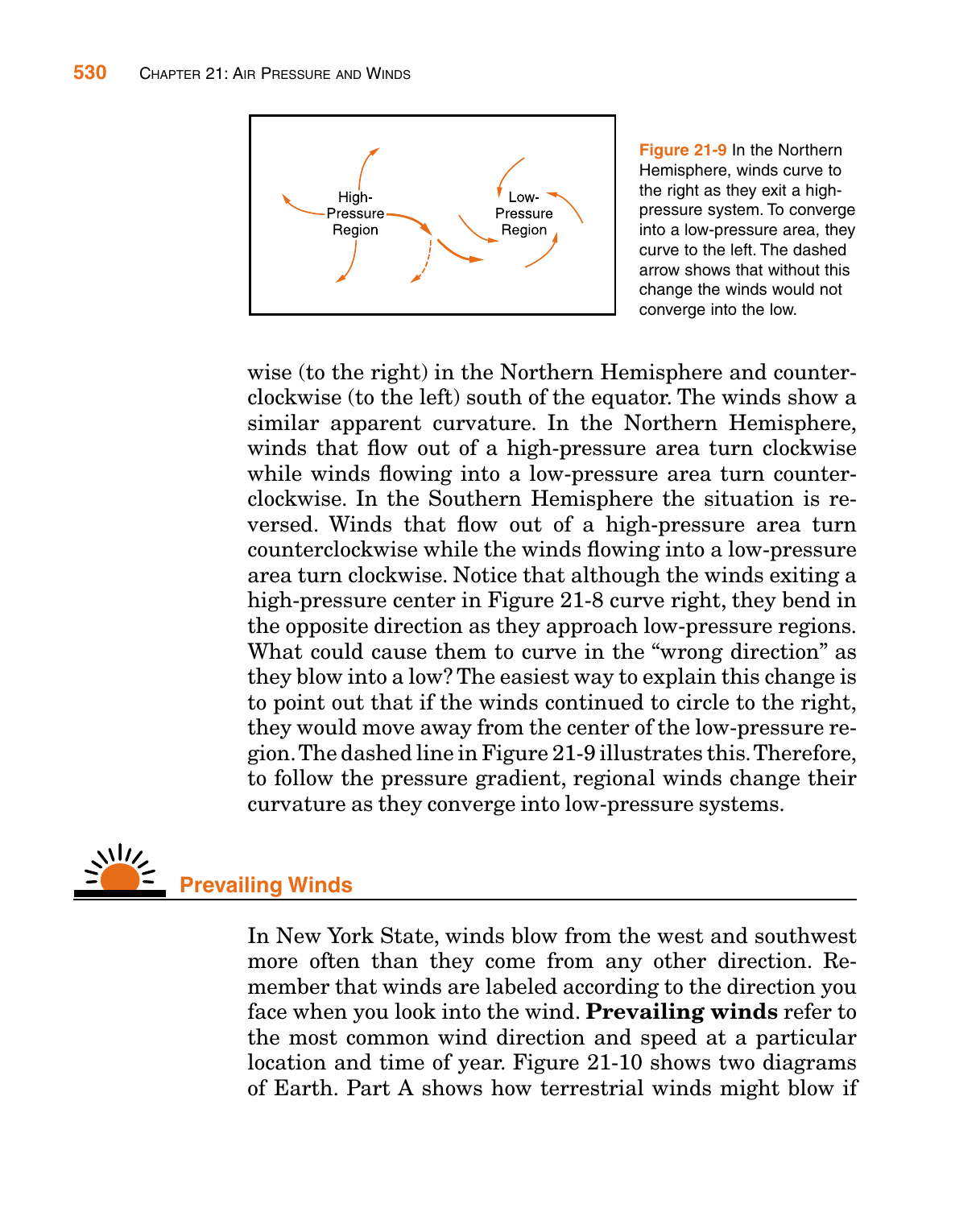

#### Earth were not spinning. Cold air would sink at the poles and travel along the surface toward the equator. Strong sunlight heating the air near the equator would cause the air to rise and move back toward the poles. Two large convection cells, as shown in the vertical profile, would dominate planetary winds.

Earth's rotation modifies this motion through the Coriolis effect as shown in part B. Winds curving to the right in the Northern Hemisphere and to the left in the Southern Hemisphere break the two convection cells shown in part A into six convection cells. Within each cell, winds curving to the right in the Northern Hemisphere and to the left in the Southern Hemisphere change the North and South winds into winds east and west winds. Regional weather systems (highs and lows) complicate the pattern even more. Winds can come from any direction depending on changes in the pressure gradient.



Large continents create seasonal changes in the direction of the prevailing winds. These seasonal wind directions are called **monsoons**. They are similar to land and sea breezes; but monsoon winds last for months and move over greater

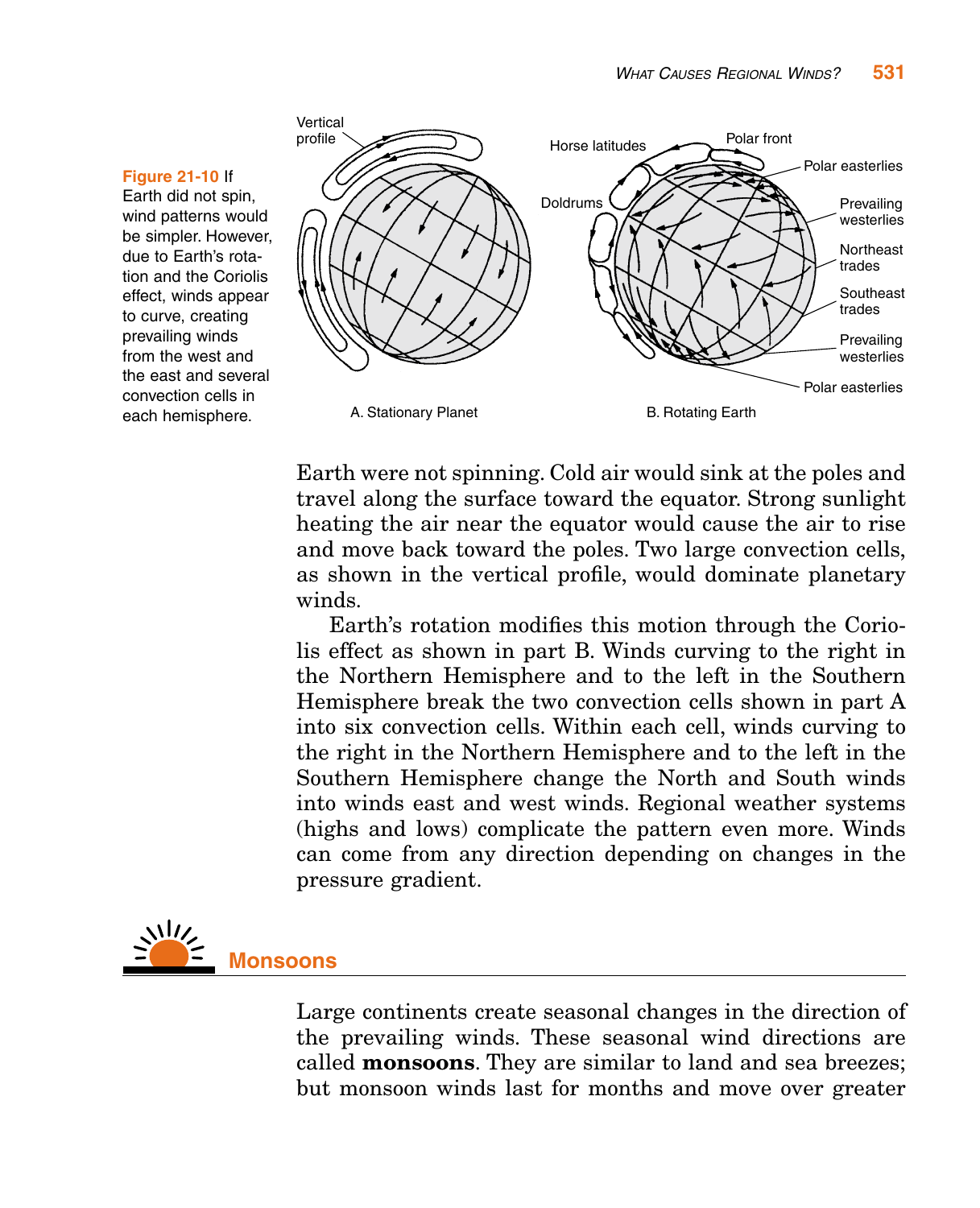

Winter Monsoon

Summer Monsoon



distances. The monsoons of India are a prime example. During the winter, when the sun is always low in the sky, the continent of Asia cools. Cooling of the air creates a long-lasting high-pressure zone over central Asia. Sinking air spreads southward over India, bringing in dry air from central Asia. Rain is very scarce in India during this part of the year. In fact, the dry air becomes warmer as it descends from the high plateaus; so the relative humidity actually decreases.

The monsoon climate is very different in summer. Central Asia becomes warmer as the sun moves higher in the sky. By midsummer, rising air over the continent draws in moist winds from the Indian Ocean. This brings much needed rain to the Indian subcontinent. The rains allow farmers to grow crops. Some years the summer monsoon winds are very weak and the rains come late, if at all. This causes food shortages for the millions of people who depend on the rain brought by the summer monsoon. Figure 21-11 is a simplified map of the seasonal changes in wind direction over India called monsoons.

New York State does not experience dramatic seasonal changes in wind direction and precipitation. However, the southwestern desert of the United States does experience monsoons. The dry conditions of spring and early summer are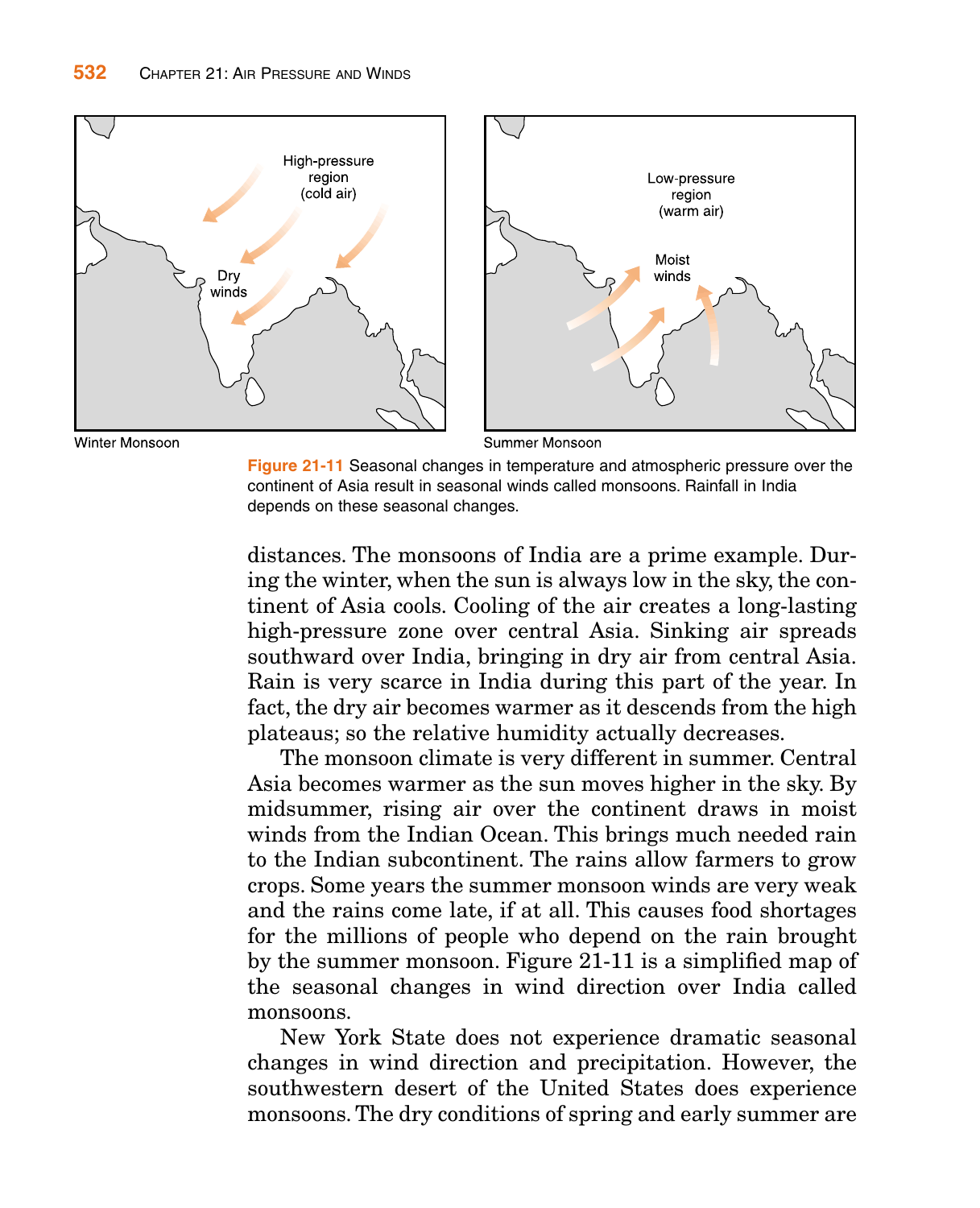replaced by moist winds and occasional thunderstorms as summer winds bring moisture off the Pacific Ocean and into the deserts.

## **WHAT ARE JET STREAMS?**

**J**et streams were discovered during the Second World War when the pilots of high-altitude aircraft found themselves traveling much slower than their air speed indicated. Today, aircraft will sometimes change their flight paths to take advantage of fast tail winds, or to avoid fighting head winds. Wandering currents of air far above Earth's surface are known as **jet streams**. With wind speeds that can be greater than 160 km/h (100 mph), jet streams circle the globe, usually in the middle latitudes. Jet streams seldom follow surface winds and usually occur where cold polar air meets warmer air in the mid-latitudes. They circle the globe from west to east, usually in the upper part of the troposphere.

Meteorologists need to know the location and speed of these upper atmosphere winds because they influence the development and movements of storm systems. Figure 21-12



**Figure 21-12** The jet stream is a narrow band of high-altitude wind that separates cold polar air from warmer air to the south. The jet stream gives rise to weather systems and steers their movements.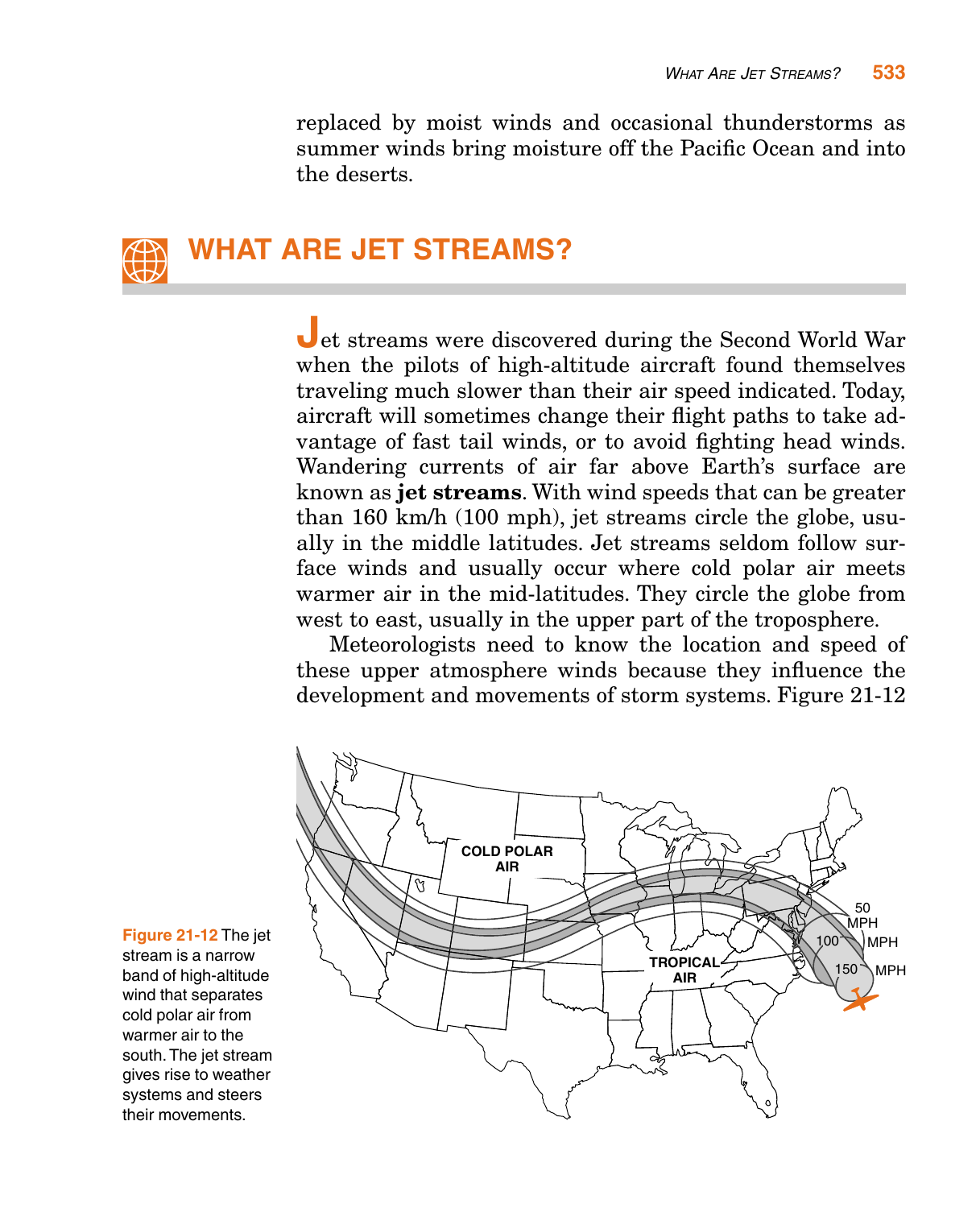

**Figure 21-13** The combined effects of uneven heating by the sun and Earth's rotation (the Coriolis effect) set up patterns of atmospheric convection and prevailing surface winds. Zones of moist weather occur where rising air currents cause clouds and precipitation. Deserts are most common in the zones of sinking air.

shows a typical path of the jet stream crossing the United States from west to east.

The path of the jet stream is changeable as it meanders around the globe. In fact, two jet streams sometimes develop in the Northern Hemisphere. They tend to occur at the northern and southern limits of the zone of prevailing westerly winds. Figure 21-13, taken from the *Earth Science Reference Tables*, is a generalization of the pattern of winds on our planet*.* This diagram shows the large convection cells responsible for prevailing surface winds at various latitudes. Notice how the jet streams generally occur in the regions between the circular convection cells.

Notice in Figure 21-13 how rising and sinking air currents create wet and dry zones at particular latitudes. Where the air is often rising, such as along the equator, the cooling of warm, moist air creates clouds and precipitation. (Remember that air expands as it rises and air pressure is reduced. Expansion causes air to cool below the dew point.) Most of the world's deserts are located approximately 30° north and south of the equator in zones of high pressure. This is where sinking air currents become warmer as they fall through the atmosphere and the relative humidity at the surface tends to be low.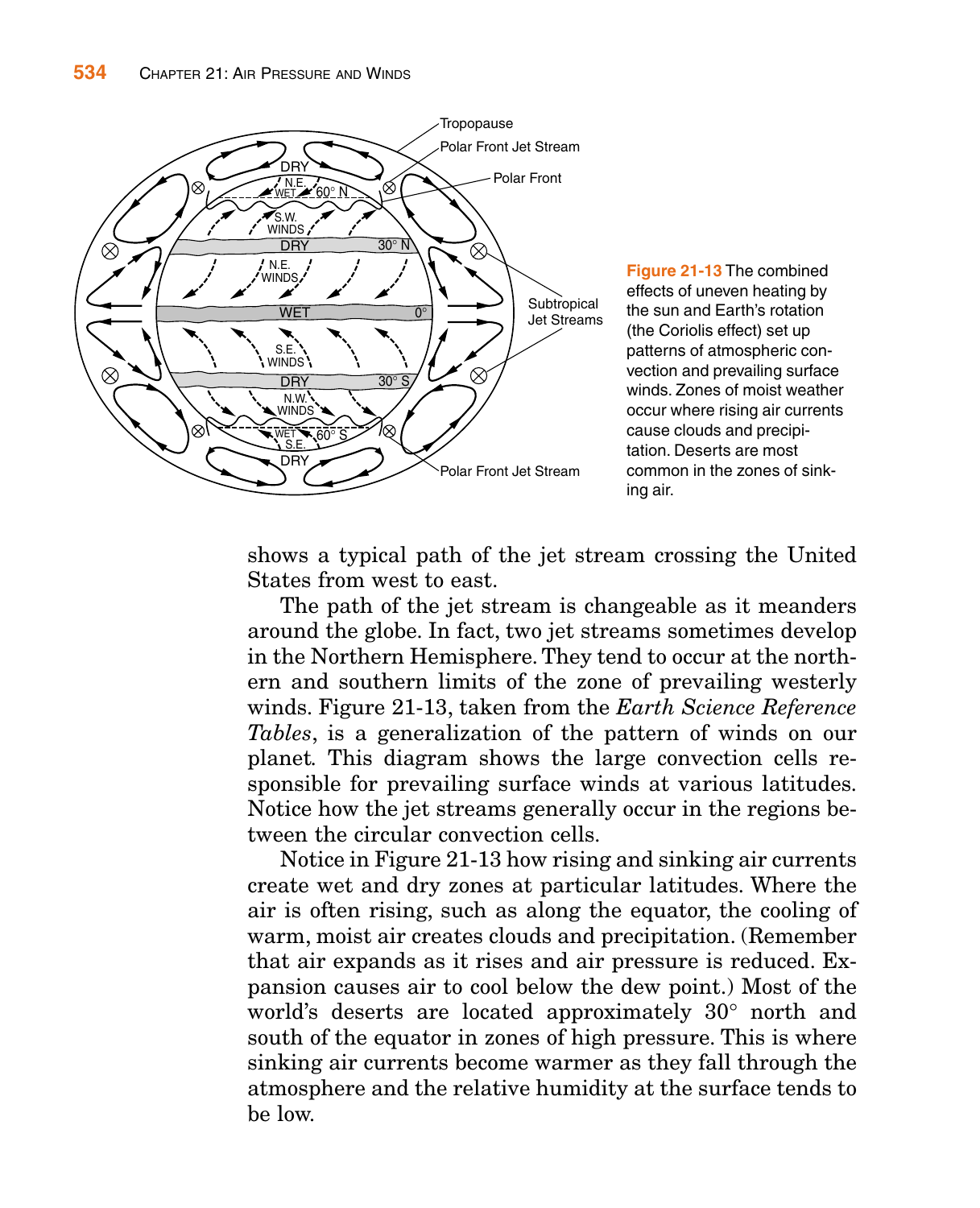# **WHAT ARE ISOBARIC MAPS?**

**M**eteorologists draw isoline maps of atmospheric pressure to help them identify weather patterns and predict weather. These maps are based on measurements of barometric pressure taken throughout a large geographic region, such as the 48 contiguous United States. Figure 21-14 is a simplified isobaric map.

Winds can be inferred from an isobaric map based on the following principles.

- 1. Winds blow out of high-pressure areas and into lowpressure areas.
- 2. Due to the Coriolis effect, in the Northern Hemisphere, winds circulate clockwise as they diverge from highs. They circulate counterclockwise as they converge into the lows.
- 3. Winds are the fastest where the pressure gradient is greatest. This is illustrated on the map in Figure 21-14. The fastest winds are in New England, and the far West is relatively calm.



**Figure 21-14** Isolines connect locations with the same atmospheric pressure and help to locate areas of high and low pressure. The numbers on the isolines represent barometric pressure in millibars.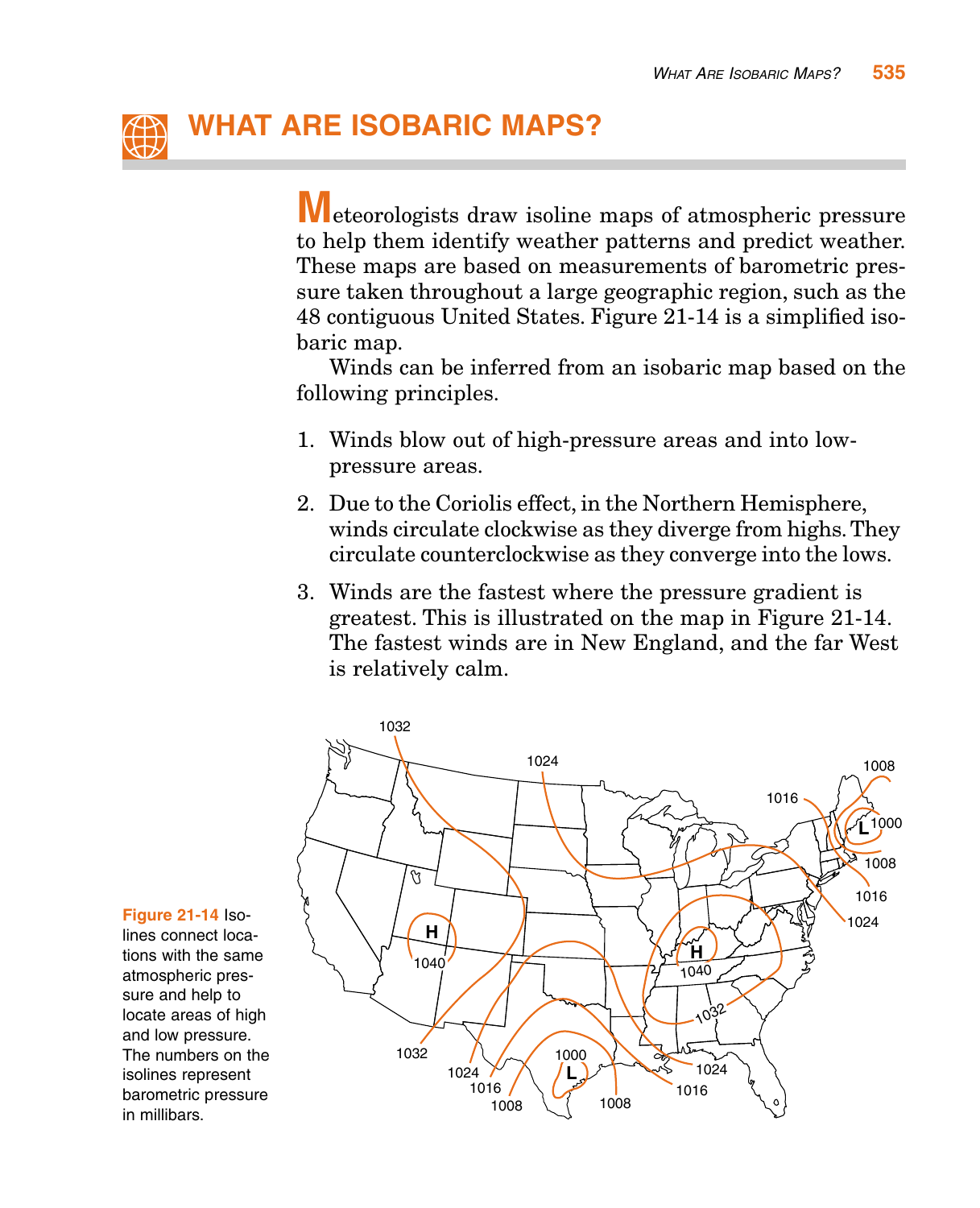### **ACTIVITY 21-3 SURFACE WIND PATTERNS**

Using a copy of Figure 21-14, draw arrows to represent the surface winds at the time this map was drawn. The arrows should show wind directions throughout the map region. Also indicate relative wind speeds by the length of the arrows. (Please do not write in your book.)

### **TERMS TO KNOW**

| convection cell        | divergence    | jet stream  | prevailing winds |
|------------------------|---------------|-------------|------------------|
| convergence            | Doppler radar | land breeze | radar            |
| <b>Coriolis effect</b> | isobar        | monsoons    | sea breeze       |
|                        |               |             |                  |

#### **CHAPTER REVIEW QUESTIONS**

- **1.** Which weather variable is a direct result of the force of gravity on Earth's atmosphere?
	- (1) barometric pressure (3) relative humidity
	-
- 
- (2) cloud cover (4) atmospheric transparency
- **2.** Winds always blow
	- (1) from high-temperature locations to low-temperature locations.
	- (2) from low-temperature locations to high-temperature locations.
	- (3) from high pressure to low pressure.
	- (4) from low pressure to high pressure.
- **3.** As air on the surface of Earth warms, the density of the air
	- (1) decreases. (3) remains the same.
	- (2) increases.
- **4.** During which process does heat transfer occur because of density differences in a fluid?
	- (1) reflection (3) conduction
	- (2) radiation (4) convection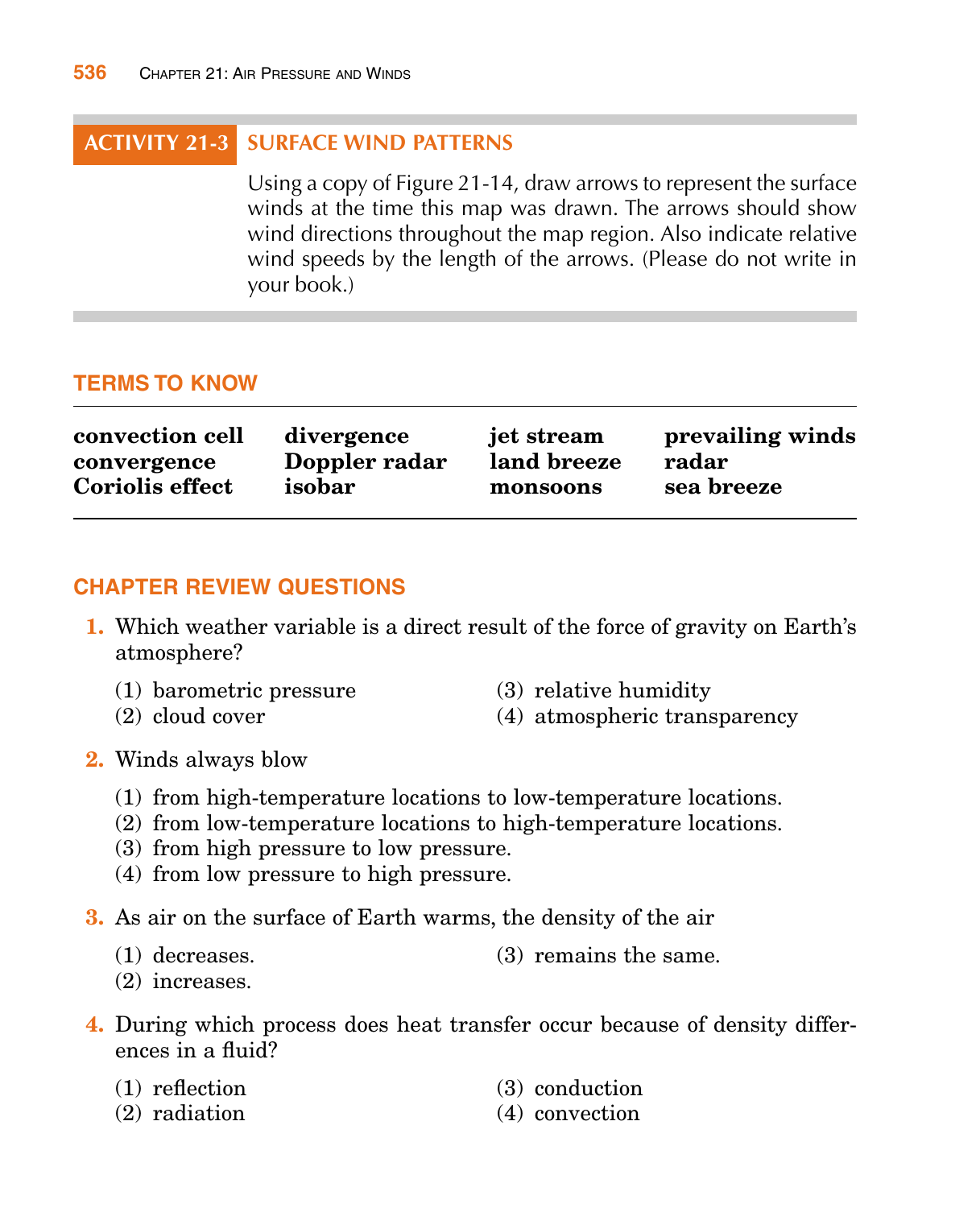- **5.** Which atmospheric condition would cause smoke from a campfire on a beach to blow toward the ocean?
	- (1) warm air over the land and cool air over the ocean
	- (2) humid air over the land and dry air over the ocean
	- (3) low-density air over the land and high-density air over the ocean
	- (4) high pressure over the land and low pressure over the ocean
- **6.** The air near the center of a low-pressure system usually will
	- (1) evaporate into a liquid.
	- (2) blow away from the center of the low.
	- (3) rise to form clouds.
	- (4) squeeze together to form a high-pressure system.
- **7.** Which of the following has the greatest effect on regional wind patterns at Earth's surface?
	- (1) charged particles given off by the sun
	- (2) gravitational force from the moon
	- (3) Earth's yearly revolution around the sun
	- (4) rotation of Earth on its axis
- **8.** The diagram below shows some examples of how surface winds are deflected in the Northern and Southern hemispheres because of Earth's rotation.

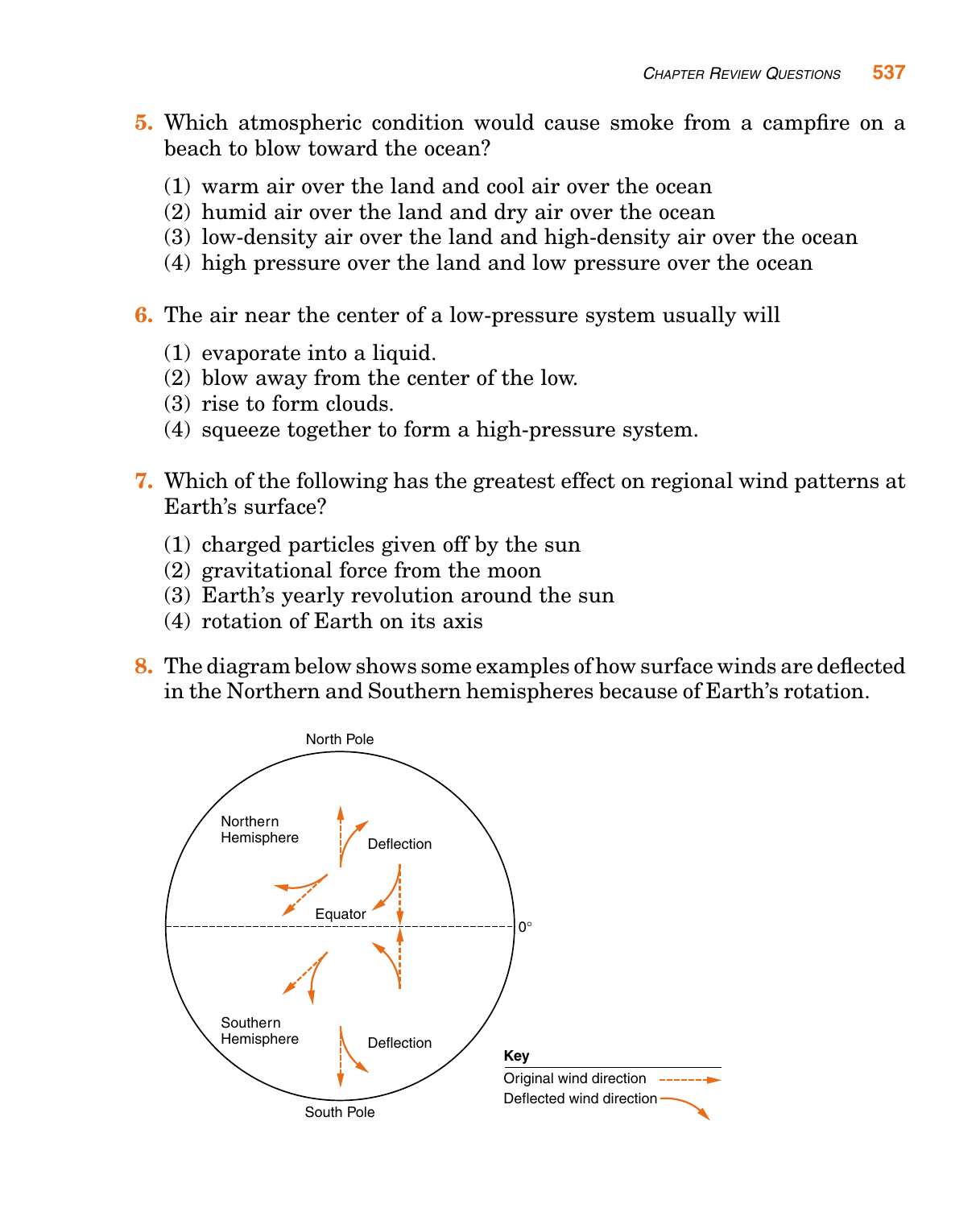Earth's rotation causes winds to be deflected to the

- (1) right in both Northern and Southern hemispheres.
- (2) right in the Northern Hemisphere and left in the Southern Hemisphere.
- (3) left in the Northern Hemisphere and right in the Southern Hemisphere.
- (4) left in both Northern and Southern hemispheres.
- **9.** Which diagram below best shows the circulation of air around a Northern Hemisphere high-pressure center?



**10.** What is the most common wind direction 15° south of Earth's equator?

- (1) northwest (3) southwest
	-
- (2) northeast (4) southeast
	-
- **11.** What is the general pattern of air movement on March 21 at Earth's equator?
	- (1) upward, due to low temperature and high pressure
	- (2) upward, due to high temperature and low pressure
	- (3) downward, due to low temperature and high pressure
	- (4) downward, due to high temperature and low pressure
- **12.** Which kind of wind is best described as a strong west to east current of air high in the troposphere that guides weather systems across North America?
	- (1) prevailing winds
	- (2) the jet streams
	- (3) mid-latitude westerly winds
	- (4) polar east winds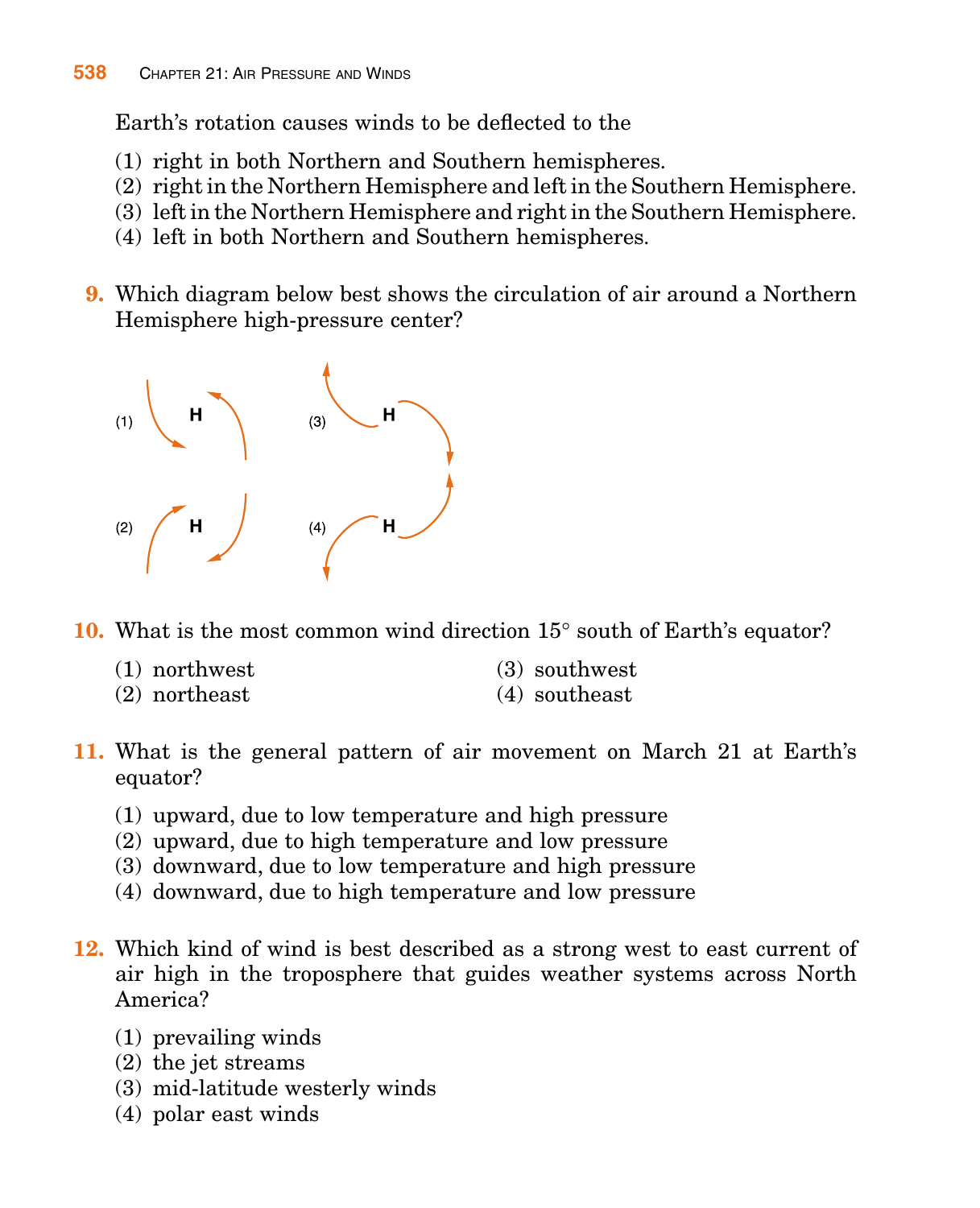Use the weather map below to answer the next two questions. Points A, B, C, and D are locations on Earth's surface.



- **13.** The isolines on the map represent values of air
	- (1) density. (3) pressure.
	- (2) humidity. (4) temperature.
- **14.** The strongest winds are closest to location
	- (1) A.  $(3)$  C. (2) B. (4) D.
- **15.** Which of the following changes is likely to cause an increase in wind velocity?
	- (1) an increase in cloud cover
	- (2) an increase in the pressure gradient
	- (3) a decrease in the rate of precipitation
	- (4) a decrease in the temperature gradient

### **Open-Ended Questions**

**16.** Why does the atmospheric pressure usually decrease when the air becomes more humid?